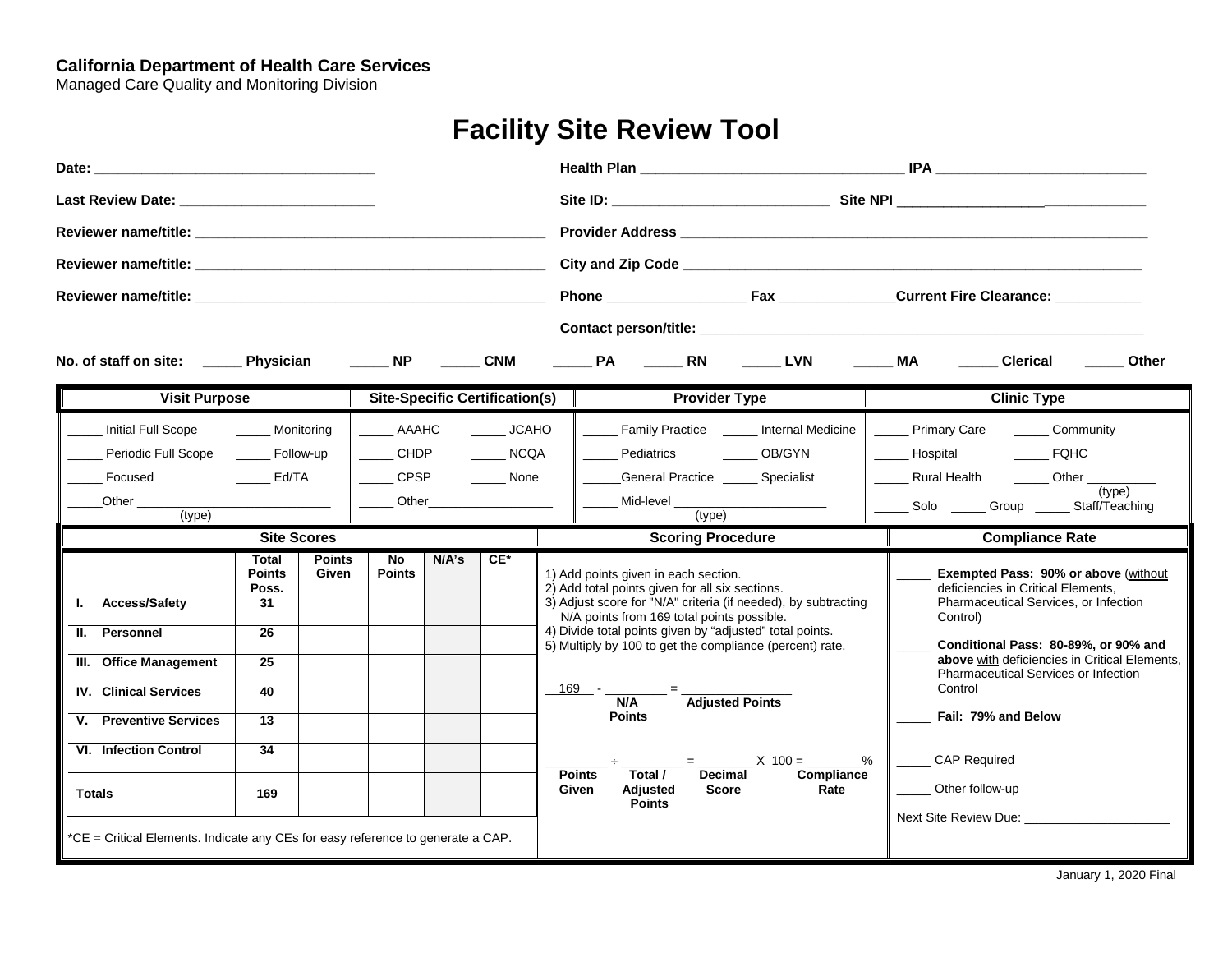| I. Access/Safety Criteria                                                                                                                                                                                                                                                                                                                                                  | Yes | <b>No</b> | N/A | Wt. | <b>Site</b><br><b>Score</b> |
|----------------------------------------------------------------------------------------------------------------------------------------------------------------------------------------------------------------------------------------------------------------------------------------------------------------------------------------------------------------------------|-----|-----------|-----|-----|-----------------------------|
| Site is accessible and useable by individuals with physical disabilities.<br>А.<br>24 CCR (CA Building Standards Code); 28 CFR §35 (American Disabilities Act of 1990, Title II, Title III) All<br>facilities designed, altered, or constructed after January 26, 1992 for the use of public entity must be readily<br>accessible and usable by persons with disabilities. |     |           |     |     |                             |
| Sites must have the following safety accommodations for physically disabled persons:                                                                                                                                                                                                                                                                                       |     |           |     |     |                             |
| Clearly marked (blue) curb or sign designating disabled-parking space near accessible primary entrance.                                                                                                                                                                                                                                                                    | 1)  | 1)        | 1)  |     |                             |
| Pedestrian ramps have a level landing at the top and bottom of the ramp.<br>2)                                                                                                                                                                                                                                                                                             | 2)  | 2)        | 2)  |     |                             |
| 3)<br>Exit and exam room doorway openings allow for clear passage of a person in a wheelchair.                                                                                                                                                                                                                                                                             | 3)  | 3)        | 3)  |     |                             |
| Accessible passenger elevator or reasonable alternative for multi-level floor accommodation.<br>-4)                                                                                                                                                                                                                                                                        | 4)  | 4)        | 4)  |     |                             |
| Clear floor space for wheelchair in waiting area and exam room.<br>l 5)                                                                                                                                                                                                                                                                                                    | 5)  | 5)        | 5)  |     |                             |
| Wheelchair accessible restroom facilities.<br>l 6)                                                                                                                                                                                                                                                                                                                         | 6)  | 6)        | 6)  |     |                             |
| Wheelchair accessible handwashing facilities or reasonable alternative.                                                                                                                                                                                                                                                                                                    |     | 7)        | 7)  |     |                             |
|                                                                                                                                                                                                                                                                                                                                                                            |     |           |     |     |                             |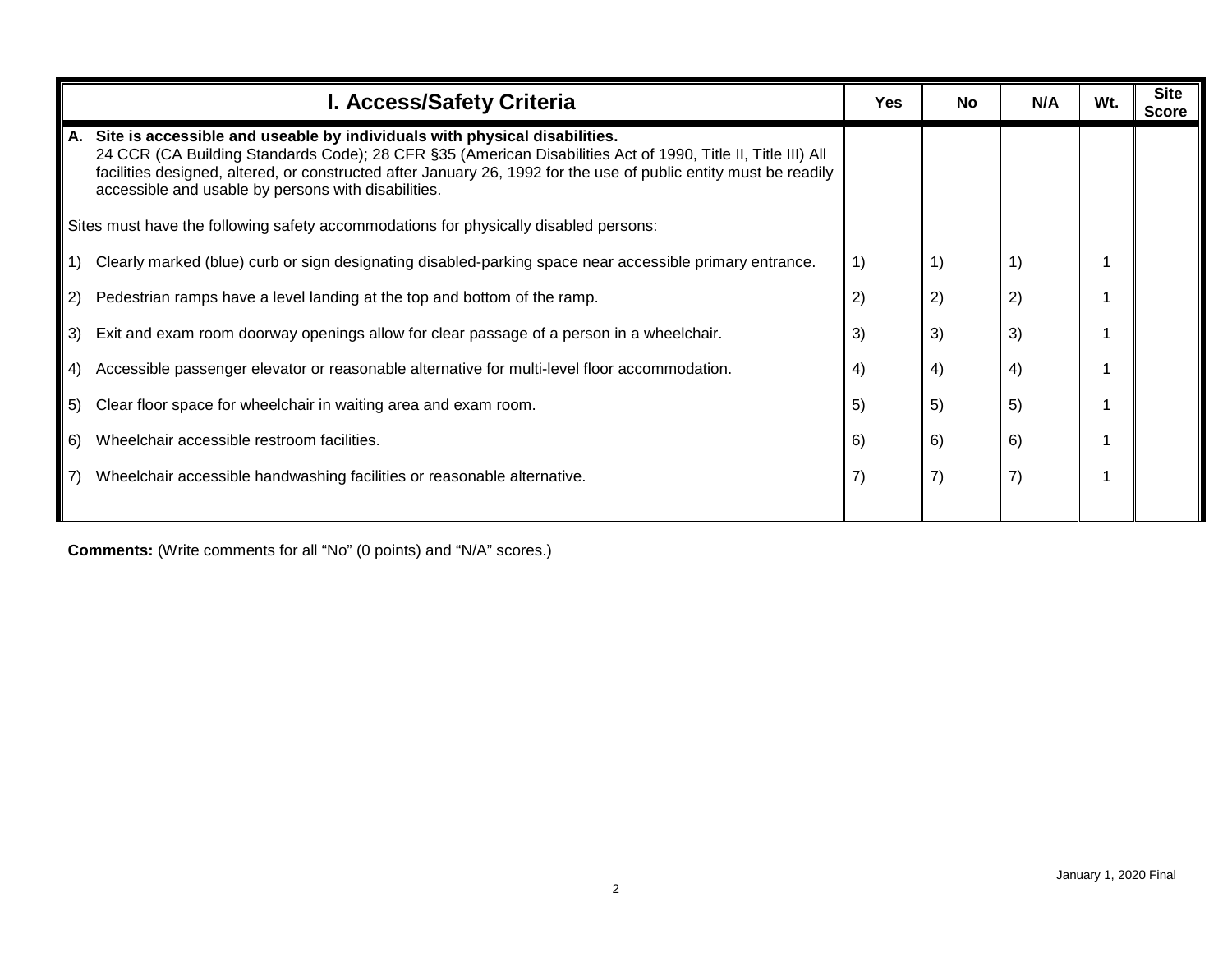|                                                | I. Access/Safety Criteria, continued                                                                                                                                                                                | <b>Yes</b> | <b>No</b> | N/A                                            | Wt. | <b>Site</b><br><b>Score</b> |
|------------------------------------------------|---------------------------------------------------------------------------------------------------------------------------------------------------------------------------------------------------------------------|------------|-----------|------------------------------------------------|-----|-----------------------------|
| <b>B.</b>                                      | Site environment is maintained in a clean and sanitary condition.<br>28 CCR §1300.80; 22 CCR §75062                                                                                                                 |            |           |                                                |     |                             |
| $\vert 1)$                                     | All patient areas including floor/carpet, walls, and furniture are neat, clean, and well maintained.                                                                                                                | 1)         | 1)        | 1)                                             |     |                             |
| 2)                                             | Restrooms are clean and contain appropriate sanitary supplies.                                                                                                                                                      | 2)         | 2)        | 2)                                             |     |                             |
|                                                | C. Site environment is safe for all patients, visitors, and personnel.<br>8 CCR §3220, §2299-2989; 22 CCR §53230; 24 CCR, §2, §3, §9; 28 CCR §1300.80; 29 CFR §1910.37,<br>§1910.38, §1910.157, §1910.301, §1926.34 |            |           |                                                |     |                             |
|                                                | There is evidence staff has received safety training and/or has safety information available on the following:                                                                                                      |            |           |                                                |     |                             |
| $\left( \begin{matrix} 1 \end{matrix} \right)$ | Fire safety and prevention.                                                                                                                                                                                         | 1)         | 1)        | $\left( \begin{matrix} 1 \end{matrix} \right)$ |     |                             |
| 2)                                             | Emergency non-medical procedures (e.g. site evacuation, workplace violence).                                                                                                                                        | 2)         | 2)        | 2)                                             |     |                             |
| 3)                                             | Lighting is adequate in all areas to ensure safety.                                                                                                                                                                 | 3)         | 3)        | 3)                                             |     |                             |
| 4)                                             | Exit doors and aisles are unobstructed and egress (escape) accessible.                                                                                                                                              | 4)         | 4)        | 4)                                             | 2   |                             |
| 5)                                             | Exit doors are clearly marked with "Exit" signs.                                                                                                                                                                    | 5)         | 5)        | 5)                                             |     |                             |
| 6)                                             | Clearly diagramed "Evacuation Routes" for emergencies are posted in a visible location at all elevators,<br>stairs and exits.                                                                                       | 6)         | 6)        | 6)                                             |     |                             |
| 7)                                             | Electrical cords and outlets are in good working condition.                                                                                                                                                         | 7)         | 7)        | 7)                                             |     |                             |
| 8)                                             | Fire Fighting Equipment in accessible location                                                                                                                                                                      | 8)         | 8)        | 8)                                             |     |                             |
| 9)                                             | An employee alarm system.                                                                                                                                                                                           | 9)         | 9)        | 9)                                             |     |                             |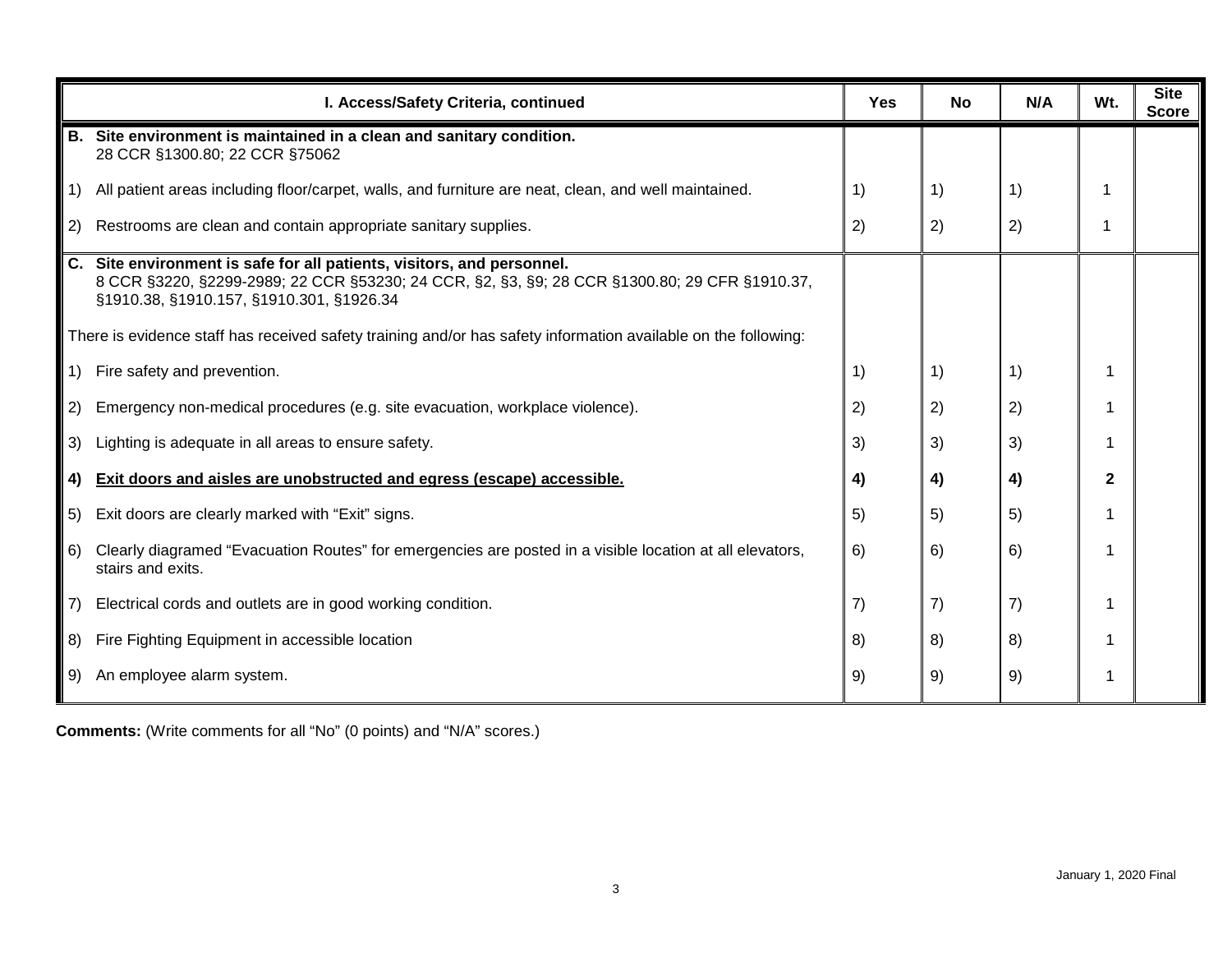| <b>⑦ C RN/NP/MD/PA only</b>                                                                                                                                                                                                                                                                                                                                                                                                                |            |           |     |              |                             |
|--------------------------------------------------------------------------------------------------------------------------------------------------------------------------------------------------------------------------------------------------------------------------------------------------------------------------------------------------------------------------------------------------------------------------------------------|------------|-----------|-----|--------------|-----------------------------|
| I. Access/Safety Criteria, continued                                                                                                                                                                                                                                                                                                                                                                                                       | <b>Yes</b> | <b>No</b> | N/A | Wt.          | <b>Site</b><br><b>Score</b> |
| D.<br>Emergency health care services are available and accessible 24 hours a day, 7 days a week.<br>8 CCR §3220; 22 CCR §51056, §53216, §75031; 28 CCR §1300.67, §1300.80; American Academy of<br>Family Practice (AAFP) <b>**</b>                                                                                                                                                                                                         |            |           |     |              |                             |
| Personnel are trained in procedures/action plan to be carried out in case of medical emergency on site.                                                                                                                                                                                                                                                                                                                                    | 1)         | 1)        | 1)  |              |                             |
| Emergency equipment is stored together in easily accessible location, and is ready to be used.<br>2)                                                                                                                                                                                                                                                                                                                                       | 2)         | 2)        | 2)  |              |                             |
| Emergency phone number contacts are posted, updated annually and as changes occur.<br>3)                                                                                                                                                                                                                                                                                                                                                   | 3)         | 3)        | 3)  |              |                             |
| Emergency medical equipment appropriate to practice/patient population is available on site:                                                                                                                                                                                                                                                                                                                                               |            |           |     |              |                             |
| Airway management: oxygen delivery system, nasal cannula or mask, bulb syringe and Ambu bag.<br>4)                                                                                                                                                                                                                                                                                                                                         | 4)         | 4)        | 4)  | $\mathbf{2}$ |                             |
| 5)<br>Emergency medicine such as asthma, chest pain, hypoglycemia and anaphylactic reaction<br>management: Epinephrine 1:1000 (injectable), and Benadryl 25 mg. (oral) or Benadryl 50 mg./ml.<br>(injectable), Naloxone, chewable Aspirin 81 mg, Nitroglycerine spray/tablet, bronchodilator<br>medication (solution for nebulizer or metered dose inhaler), and glucose. Appropriate sizes of ESIP<br>needles/syringes and alcohol wipes. | 5)         | 5)        | 5)  | $\mathbf{2}$ |                             |
| Medication dosage chart for all medications included with emergency equipment (or other method for<br>6)<br>determining dosage) is kept with emergency medications.                                                                                                                                                                                                                                                                        | 6)         | 6)        | 6)  |              |                             |
| There is a process in place on site to:                                                                                                                                                                                                                                                                                                                                                                                                    |            |           |     |              |                             |
| 7)<br>Document checking of emergency equipment/supplies for expiration and operating status at least monthly.<br>8)<br>Replace/re-stock emergency medication, equipment and supplies immediately after use.                                                                                                                                                                                                                                | 7)         | 7)        | 7)  | 1            |                             |
|                                                                                                                                                                                                                                                                                                                                                                                                                                            | 8)         | 8)        | 8)  |              |                             |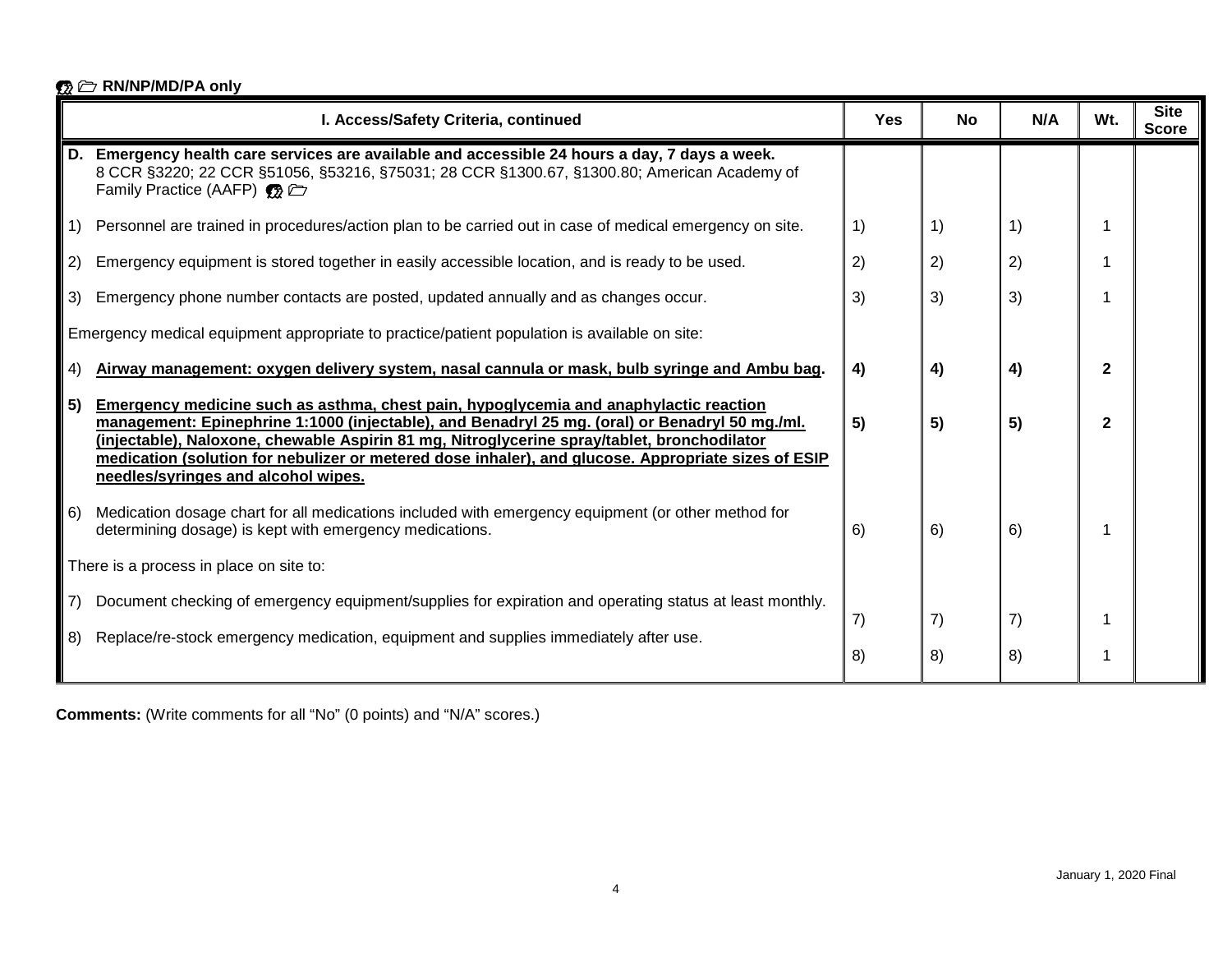|    | I. Access/Safety Criteria, continued                                                                                                         | Yes          | No | N/A                   | Wt. | <b>Site</b><br><b>Score</b> |
|----|----------------------------------------------------------------------------------------------------------------------------------------------|--------------|----|-----------------------|-----|-----------------------------|
| Е. | Medical and lab equipment used for patient care is properly maintained.<br>28 CCR §1300.80; 21 CFR §800-1299; 22 CCR §75062; §53230 ۞        |              |    |                       |     |                             |
|    | Medical equipment is clean.                                                                                                                  | $\mathbf{1}$ | 1) |                       |     |                             |
| 2) | Written documentation demonstrates the appropriate maintenance of all medical equipment according to<br>equipment manufacturer's guidelines. | 2)           | 2) | $\mathbf{2}^{\prime}$ |     |                             |
|    | <b>Comments:</b> Write comments for all "No" (0 points) and "N/A" scores.<br><b>TOTALS</b>                                                   |              |    |                       |     |                             |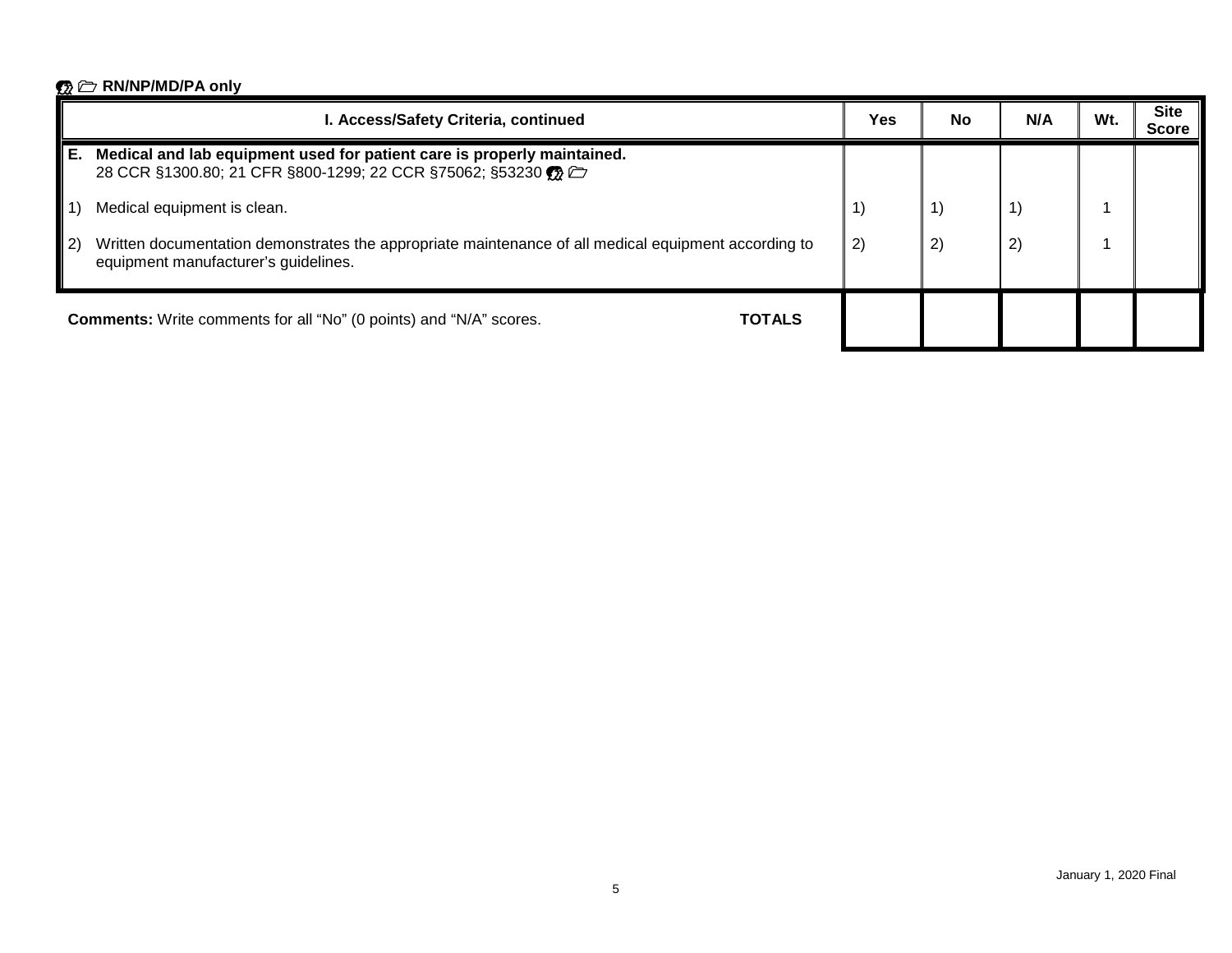|                  | <b>II. Personnel Criteria</b>                                                                                                                                                                                          | Yes | <b>No</b> | N/A | Wt.          | <b>Site</b><br><b>Score</b> |
|------------------|------------------------------------------------------------------------------------------------------------------------------------------------------------------------------------------------------------------------|-----|-----------|-----|--------------|-----------------------------|
| А.               | Professional health care personnel have current California licenses and certifications.<br>CA Business & Professional (B&P) Code §2050, §2085, §2725, §2746, §2835, §3500, §4110; CCR, Title<br>16, §1355.4, §1399.547 |     |           |     |              |                             |
| $\vert$ 1)       | All required Professional Licenses and Certifications, issued from the appropriate licensing/certification<br>agency, are current.                                                                                     | 1)  | 1)        | 1)  |              |                             |
| $\vert$ 2)       | Notification is provided to each member that the MD(s) is licensed and regulated by the Medical Board, and<br>that the Physician Assistant(s) is licensed and regulated by the Physician Assistant Committee.          | 2)  | 2)        | 2)  |              |                             |
| В.               | Health care personnel are properly identified.<br>CA B&P Code §680                                                                                                                                                     |     |           |     |              |                             |
| $\vert 1)$       | Health care personnel wear identification badges/tags printed with name and title.                                                                                                                                     | 1)  | 1)        | 1)  |              |                             |
|                  | C. Site personnel are qualified and trained for assigned responsibilities.<br>CA B&P Code §2069; 16 CCR §1366 - 1366.4                                                                                                 |     |           |     |              |                             |
| 1)               | Only qualified/trained personnel retrieve, prepare or administer medications.                                                                                                                                          | 1)  | 1)        | 1)  | $\mathbf{2}$ |                             |
| 2)               | Only qualified/trained personnel operate medical equipment.                                                                                                                                                            | 2)  | 2)        | 2)  |              |                             |
| 3)               | Documentation of education/training for non-licensed medical personnel is maintained on site.                                                                                                                          | 3)  | 3)        | 3)  |              |                             |
| $\vert 4\rangle$ | Site has a procedure in place for confirming correct patient/medication/vaccine dosage prior to<br>administration.                                                                                                     | 4)  | 4)        | 4)  |              |                             |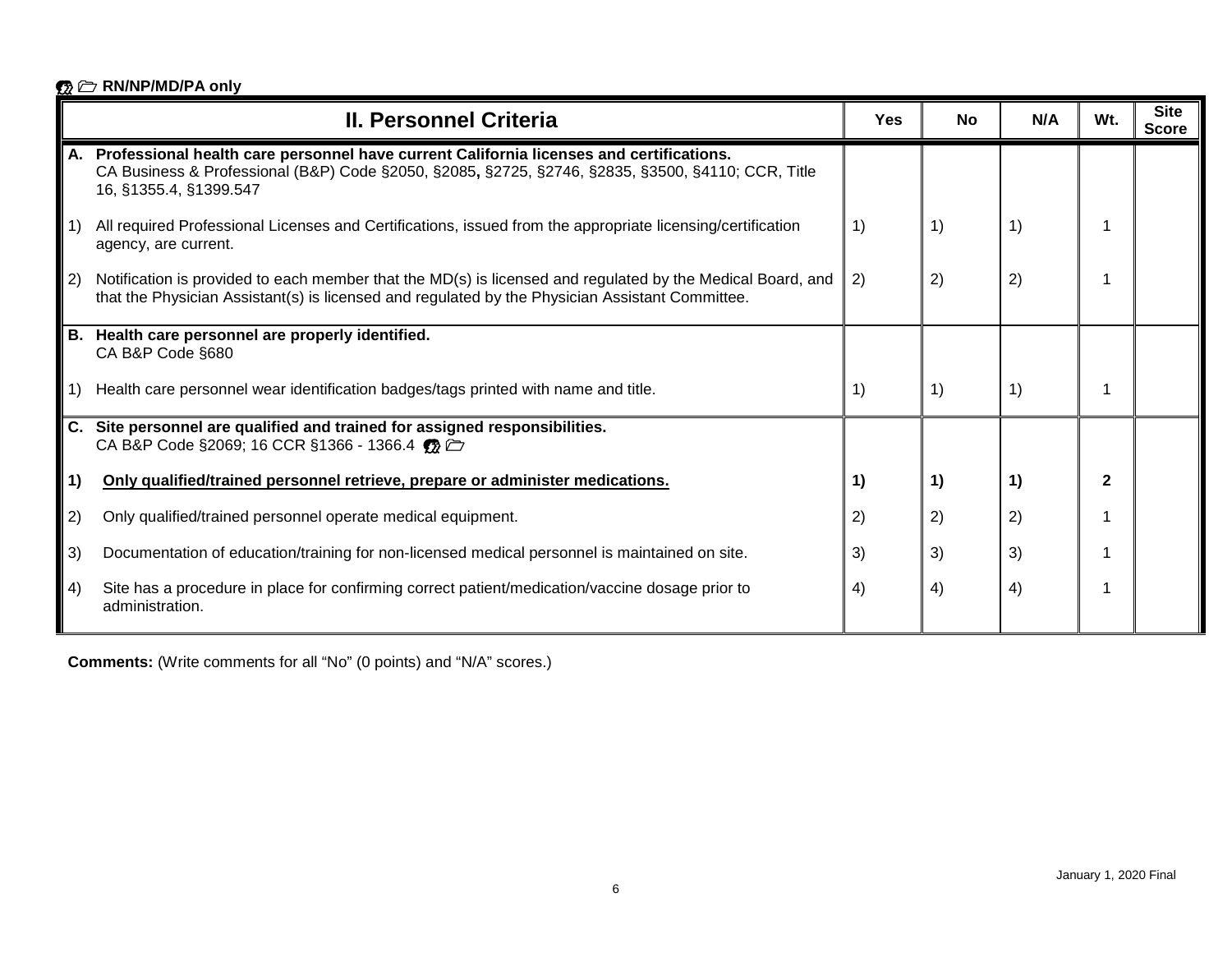|                   | II. Personnel Criteria, continued                                                                                                                                                                                                          | Yes | <b>No</b> | N/A | Wt. | <b>Site</b><br><b>Score</b> |
|-------------------|--------------------------------------------------------------------------------------------------------------------------------------------------------------------------------------------------------------------------------------------|-----|-----------|-----|-----|-----------------------------|
| D.                | Scope of practice for non-physician medical practitioners (NPMP) is clearly defined.<br>16 CCR §1379, §1399.540, §1399.545, §1474; CA B&P Code §2725, §1399.540, §2746.5, §2746.51,<br>$$2836.1$ $\odot$                                   |     |           |     |     |                             |
| 1)                | Standardized Procedures provided for Nurse Practitioners (NP) and/or Certified Nurse Midwives (CNM).                                                                                                                                       | 1)  | 1)        | 1)  |     |                             |
| $\vert 2 \rangle$ | A Practice Agreement defines the scope of services provided by Physician Assistants (PA) and<br>Supervisory Guidelines define the method of supervision by the Supervising Physician.                                                      | 2)  | 2)        | 2)  |     |                             |
| $\vert 3\rangle$  | Standardized Procedures, Practice Agreements and Supervisory Guidelines are revised, updated and<br>signed by the supervising physician and NPMP when changes in scope of services occur.                                                  | 3)  | 3)        | 3)  |     |                             |
| 4)                | Each NPMP that prescribes controlled substances has a valid DEA Registration Number.                                                                                                                                                       | 4)  | 4)        | 4)  |     |                             |
| Е.                | Non-physician medical practitioners (NPMP) are supervised according to established standards.<br>B&P Code §3516(b); W&I Code 14132.966; 16 CCR §1379; §1399.545                                                                            |     |           |     |     |                             |
| -1)               | The designated supervising physician(s) on site:<br>Ratio to number of NPMPs does not exceed established ratios in any combination.<br>a) 1:4 Nurse Practitioners<br>1:4 Certified Nurse Midwives<br>b)<br>1:4 Physicians Assistants<br>C) | 1)  | 1)        | 1)  |     |                             |
| 2)                | The designated supervising or back-up physician is available in person or by electronic communication at<br>all times when a NPMP is caring for patients.                                                                                  | 2)  | 2)        | 2)  |     |                             |
| $\vert 3\rangle$  | Evidence of Non-Physician Medical Practitioner (NPMP) supervision.                                                                                                                                                                         | 3)  | 3)        | 3)  |     |                             |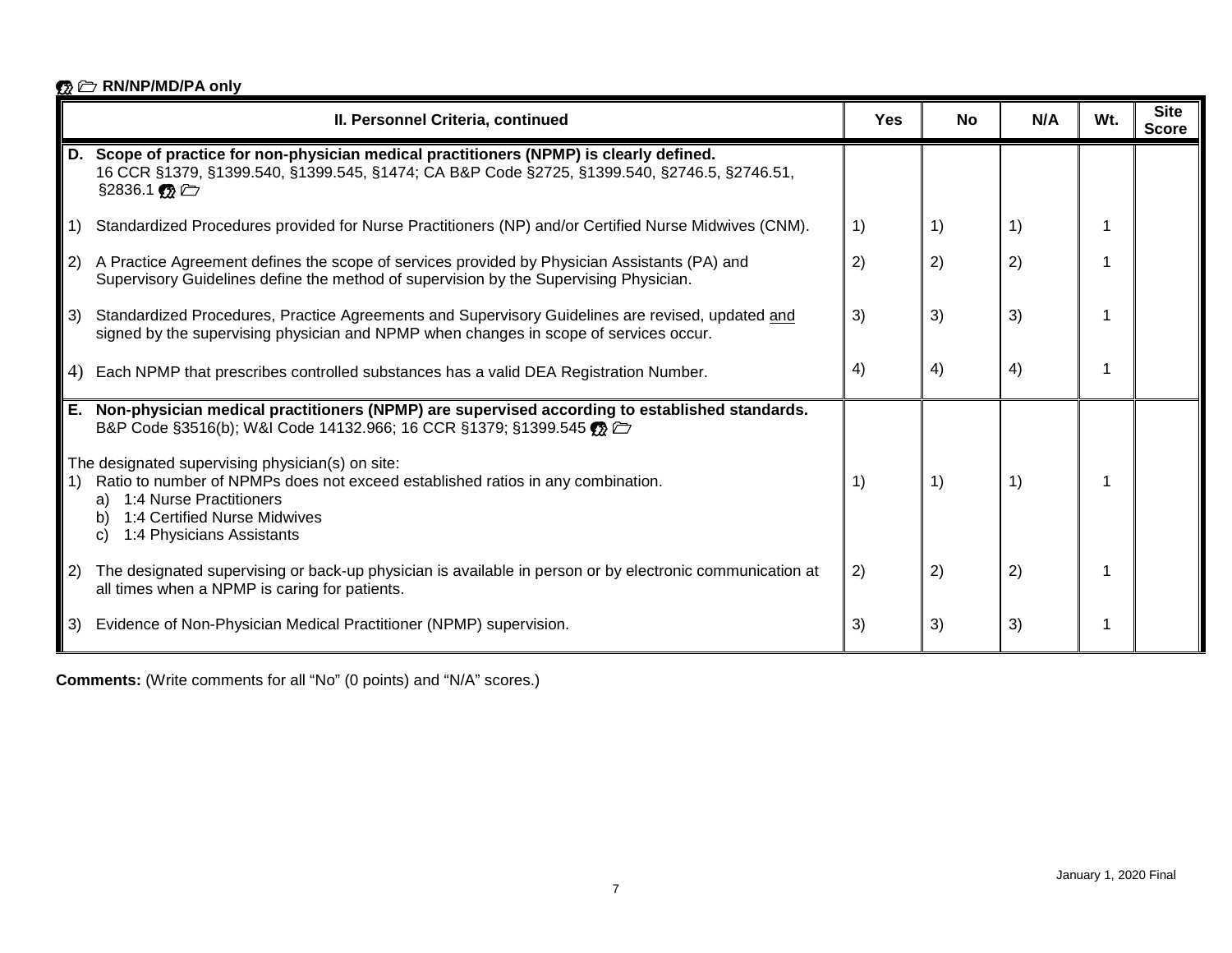|    | II. Personnel Criteria, continued                                                                                                                                                                                                                                     | <b>Yes</b> | <b>No</b> | N/A | Wt. | <b>Site</b><br><b>Score</b> |
|----|-----------------------------------------------------------------------------------------------------------------------------------------------------------------------------------------------------------------------------------------------------------------------|------------|-----------|-----|-----|-----------------------------|
|    | F. Site personnel receive safety training.<br>8 CCR §5193; CA H&S Code §117600; CA Penal Code §11164, §11168; 29 CFR §1910.1030, 8 CCR<br>§3342 <b>12</b>                                                                                                             |            |           |     |     |                             |
| 1) | There is evidence that site staff has received training on the following:<br>Infection Control/Universal Precautions (annually)                                                                                                                                       | 1)         | 1)        | 1)  | 1   |                             |
| 2) | Blood Borne Pathogens Exposure Prevention (annually)                                                                                                                                                                                                                  | 2)         | 2)        | 2)  | -1  |                             |
| 3) | Biohazardous Waste Handling (annually)                                                                                                                                                                                                                                | 3)         | 3)        | 3)  | 1   |                             |
| 4) | Child/Elder/Domestic Violence Abuse                                                                                                                                                                                                                                   | 4)         | 4)        | 4)  | 1   |                             |
|    | G. Site personnel receive training on member rights.<br>22 CCR §51009, §51305.1, §53452, §53858; 28 CCR §1300.68; 42 CFR §438.206 (6); 42 CFR §438.224;<br>42 CFR §438.10 (g); H&S code 124260, 1374.16; Family Code 6920, 6924, 6930; National Youth law<br>$\Omega$ |            |           |     |     |                             |
| 1) | There is evidence that site staff has received training on the following:<br>Patient confidentiality                                                                                                                                                                  | 1)         | 1)        | 1)  | -1  |                             |
| 2) | Informed Consent, including human sterilization                                                                                                                                                                                                                       | 2)         | 2)        | 2)  | 1   |                             |
| 3) | <b>Prior Authorization requests</b>                                                                                                                                                                                                                                   | 3)         | 3)        | 3)  |     |                             |
| 4) | <b>Grievance/Complaint Procedure</b>                                                                                                                                                                                                                                  | 4)         | 4)        | 4)  | 1   |                             |
| 5) | Sensitive Services/Minors' Rights                                                                                                                                                                                                                                     | 5)         | 5)        | 5)  | -1  |                             |
| 6) | Health Plan referral process/procedures/resources                                                                                                                                                                                                                     | 6)         | 6)        | 6)  | 1   |                             |
| 7) | <b>Cultural and linguistics</b>                                                                                                                                                                                                                                       | 7)         | 7)        | 7)  |     |                             |
|    | <b>TOTALS</b><br><b>Comments:</b> Write comments for all "No" (0 points) and "N/A" scores.                                                                                                                                                                            |            |           |     |     |                             |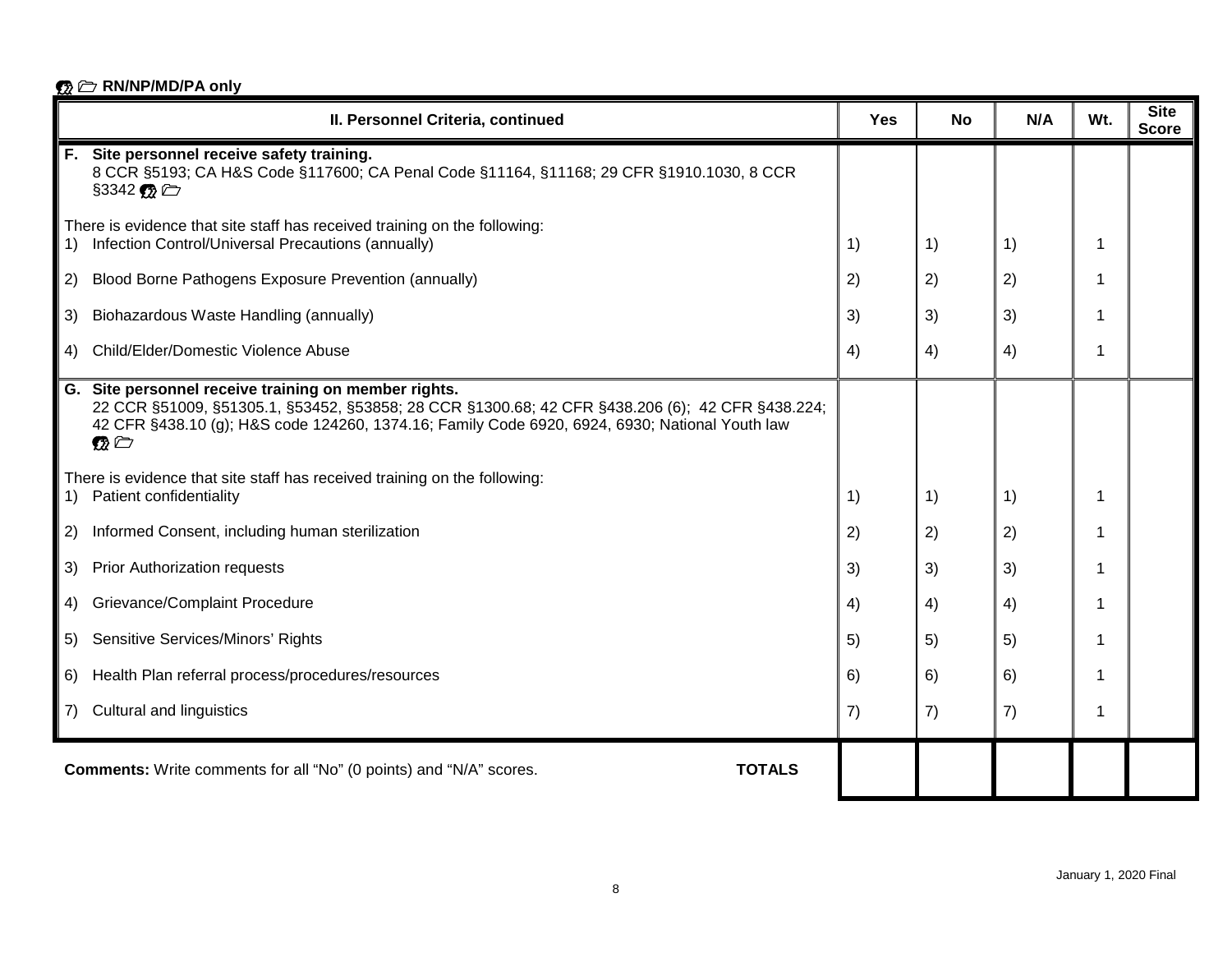|             | III. Office Management Criteria                                                                                                                | Yes | <b>No</b> | N/A | W <sub>t</sub> | <b>Site</b><br><b>Score</b> |
|-------------|------------------------------------------------------------------------------------------------------------------------------------------------|-----|-----------|-----|----------------|-----------------------------|
|             | A. Physician coverage is available 24 hours a day, 7 days a week.<br>22 CCR §56500, §53855                                                     |     |           |     |                |                             |
|             | The following are maintained current on site:                                                                                                  |     |           |     |                |                             |
|             | Clinic office hours are posted or readily available upon request.                                                                              | 1)  | 1)        | 1)  |                |                             |
| 2)          | Provider office hour schedules are available to staff.                                                                                         | 2)  | 2)        | 2)  |                |                             |
| $ 3\rangle$ | Arrangement/schedule for after-hours, on-call, supervisory back-up physician coverage is available to site<br>staff.                           | 3)  | 3)        | 3)  |                |                             |
| 4)          | Contact information for off-site physician(s) is available at all times during office hours.                                                   | 4)  | 4)        | 4)  |                |                             |
| 5)          | After-hours emergency care instructions/telephone information is made available to patients.                                                   | 5)  | 5)        | 5)  |                |                             |
| В.          | There is sufficient health care personnel to provide timely, appropriate health care services.<br>22 CCR §53855; 28 CCR §1300.67.1, §1300.80 % |     |           |     |                |                             |
| 1)          | Appropriate personnel handle emergent, urgent, and medical advice telephone calls.                                                             | 1)  | 1)        | 1)  |                |                             |
| 2)          | Telephone answering machine, voice mail system, or answering service is used whenever office staff does<br>not directly answer phone calls.    | 2)  | 2)        | 2)  |                |                             |
| 3)          | Telephone system, answering service, recorded telephone information, and recording device are<br>periodically checked and updated.             | 3)  | 3)        | 3)  |                |                             |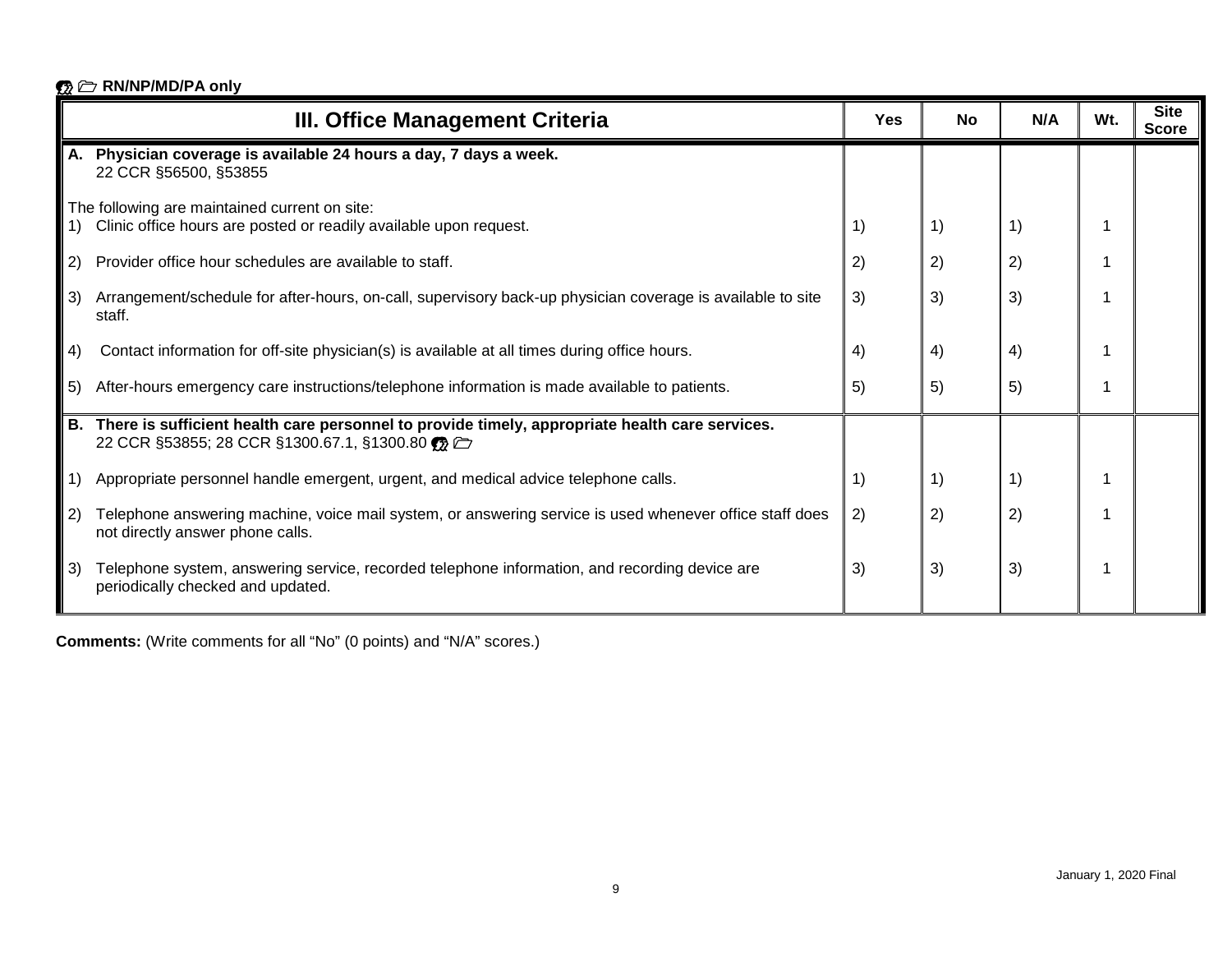|                   | III. Office Management Criteria, continued                                                                                                                         | <b>Yes</b> | <b>No</b> | N/A                                            | Wt.          | <b>Site</b><br><b>Score</b> |
|-------------------|--------------------------------------------------------------------------------------------------------------------------------------------------------------------|------------|-----------|------------------------------------------------|--------------|-----------------------------|
|                   | C. Health care services are readily available.<br>22 CCR §56000(2); 28 CCR §1300.67.2.2 % 口                                                                        |            |           |                                                |              |                             |
| $\vert$ 1)        | Appointments are scheduled according to patients' stated clinical needs within the timeliness standards<br>established for Plan members.                           | 1)         | 1)        | $\left( \begin{matrix} 1 \end{matrix} \right)$ | 1            |                             |
| 2)                | Patients are notified of scheduled routine and/or preventive screening appointments.                                                                               | 2)         | 2)        | 2)                                             | 1            |                             |
| 3)                | There is a process in place verifying follow-up on missed and canceled appointments.                                                                               | 3)         | 3)        | 3)                                             | 1            |                             |
| D.                | There is 24-hour access to interpreter services for non- or limited-English proficient (LEP)<br>members.<br>22 CCR §53851; 28 CCR 1300.67.04                       |            |           |                                                |              |                             |
| $\vert 1)$        | Interpreter services are made available in identified threshold languages specified for location of site.                                                          | 1)         | 1)        | 1)                                             | 1            |                             |
| $\vert 2 \rangle$ | Persons providing language interpreter services, including sign language on site, are trained in medical<br>interpretation.                                        | 2)         | 2)        | 2)                                             | 1            |                             |
| Е.                | Procedures for timely referral/consultative services are established on site.<br>22 CCR §53851; 28 CCR §1300.67, §1300.80 <b>%</b>                                 |            |           |                                                |              |                             |
| 1)                | Office practice procedures allow timely provision and tracking of:<br>Processing internal and external referrals, consultant reports, and diagnostic test results. | 1)         | 1)        | $\left( \begin{matrix} 1 \end{matrix} \right)$ | 1            |                             |
|                   |                                                                                                                                                                    |            |           |                                                |              |                             |
| 2)                | Physician Review and follow-up of referral/consultation reports and diagnostic test results.                                                                       | 2)         | 2)        | 2)                                             | $\mathbf{2}$ |                             |
| F.                | Member Grievance/Complaint processes are established on site.<br>22 CCR §53858, §56260                                                                             |            |           |                                                |              |                             |
| $\vert 1$         | Phone number(s) for filing grievances/complaints are located on site.                                                                                              | 1)         | 1)        | 1)                                             | 1            |                             |
| 2)                | Complaint forms and a copy of the grievance procedure are available on site.                                                                                       | 2)         | 2)        | 2)                                             | 1            |                             |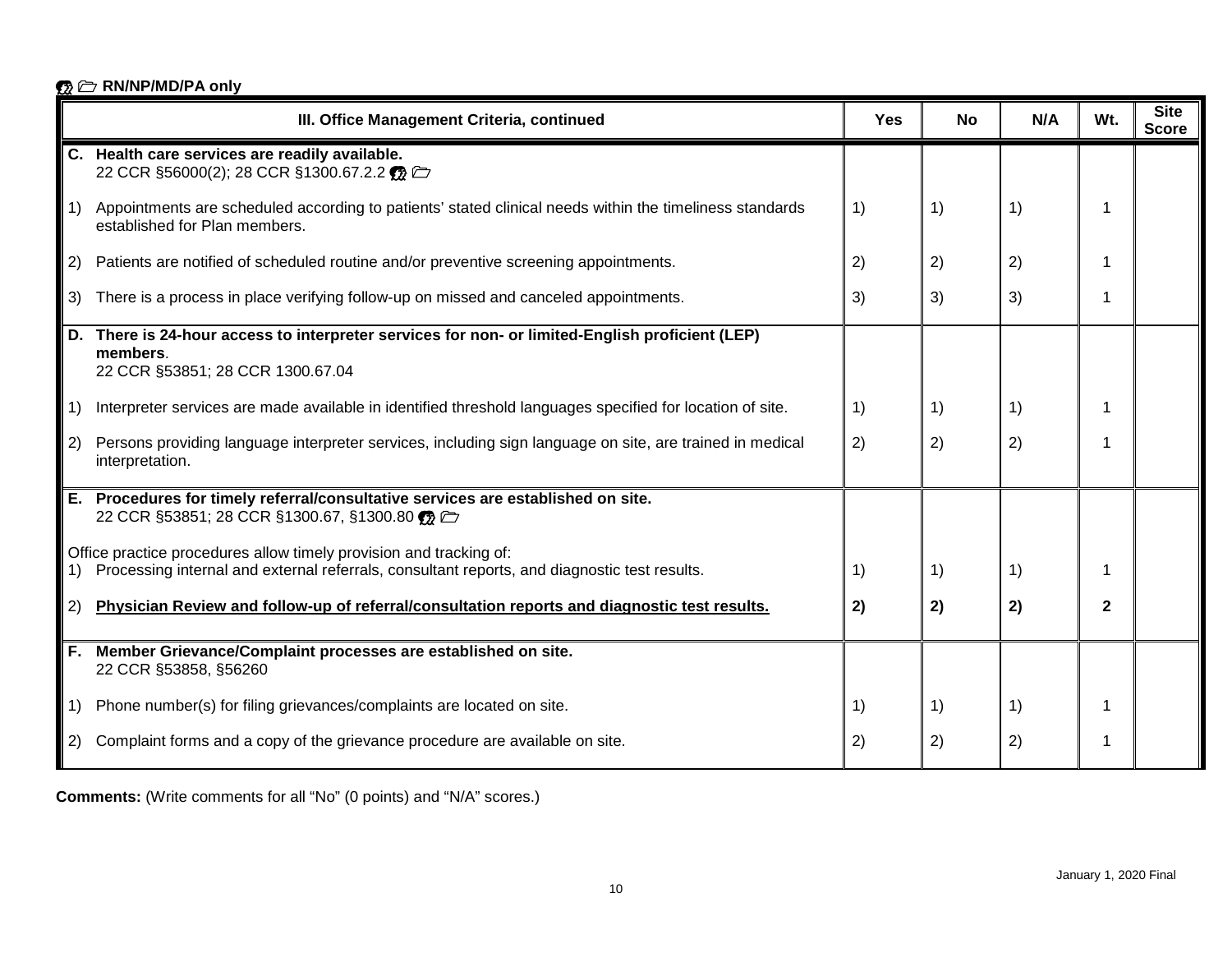|                                                 | III. Office Management Criteria, continued                                                                                                                                                                                                                     | Yes | <b>No</b>                                      | N/A | Wt. | <b>Site</b><br><b>Score</b> |
|-------------------------------------------------|----------------------------------------------------------------------------------------------------------------------------------------------------------------------------------------------------------------------------------------------------------------|-----|------------------------------------------------|-----|-----|-----------------------------|
| G.                                              | Medical records are available for the practitioner at each scheduled patient encounter.<br>22 CCR §75055; 28 CCR §1300.80                                                                                                                                      |     |                                                |     |     |                             |
| 1)                                              | Medical records are readily retrievable for scheduled patient encounters.                                                                                                                                                                                      | 1)  | $\left( \begin{matrix} 1 \end{matrix} \right)$ | 1)  |     |                             |
| 2)                                              | Medical documents are filed in a timely manner to ensure availability for patient encounters.                                                                                                                                                                  | 2)  | 2)                                             | 2)  |     |                             |
| Н.                                              | Confidentiality of personal medical information is protected according to State and federal<br>guidelines.<br>22 CCR §51009, §53861; §28 CCR §1300.80; 45 CFR §164.524; CA Civil Code §56.10 (Confidentiality of<br>Medical Information Act); W&I Code 14142.1 |     |                                                |     |     |                             |
| $\left( \begin{array}{c} 1 \end{array} \right)$ | Exam rooms and dressing areas safeguard patients' right to privacy.                                                                                                                                                                                            | 1)  | 1)                                             | 1)  |     |                             |
| 2)                                              | Procedures are followed to maintain the confidentiality of personal patient information.                                                                                                                                                                       | 2)  | 2)                                             | 2)  |     |                             |
| 3)                                              | Medical record release procedures are compliant with State and federal guidelines.                                                                                                                                                                             | 3)  | 3)                                             | 3)  |     |                             |
| 4)                                              | Storage and transmittal of medical records preserves confidentiality and security.                                                                                                                                                                             | 4)  | 4)                                             | 4)  |     |                             |
| 5)                                              | Medical records are retained for a minimum of 10 years                                                                                                                                                                                                         | 5)  | 5)                                             | 5)  |     |                             |
|                                                 | <b>Comments:</b> Write comments for all "No" (0 points) and "N/A" scores.<br><b>TOTALS</b>                                                                                                                                                                     |     |                                                |     |     |                             |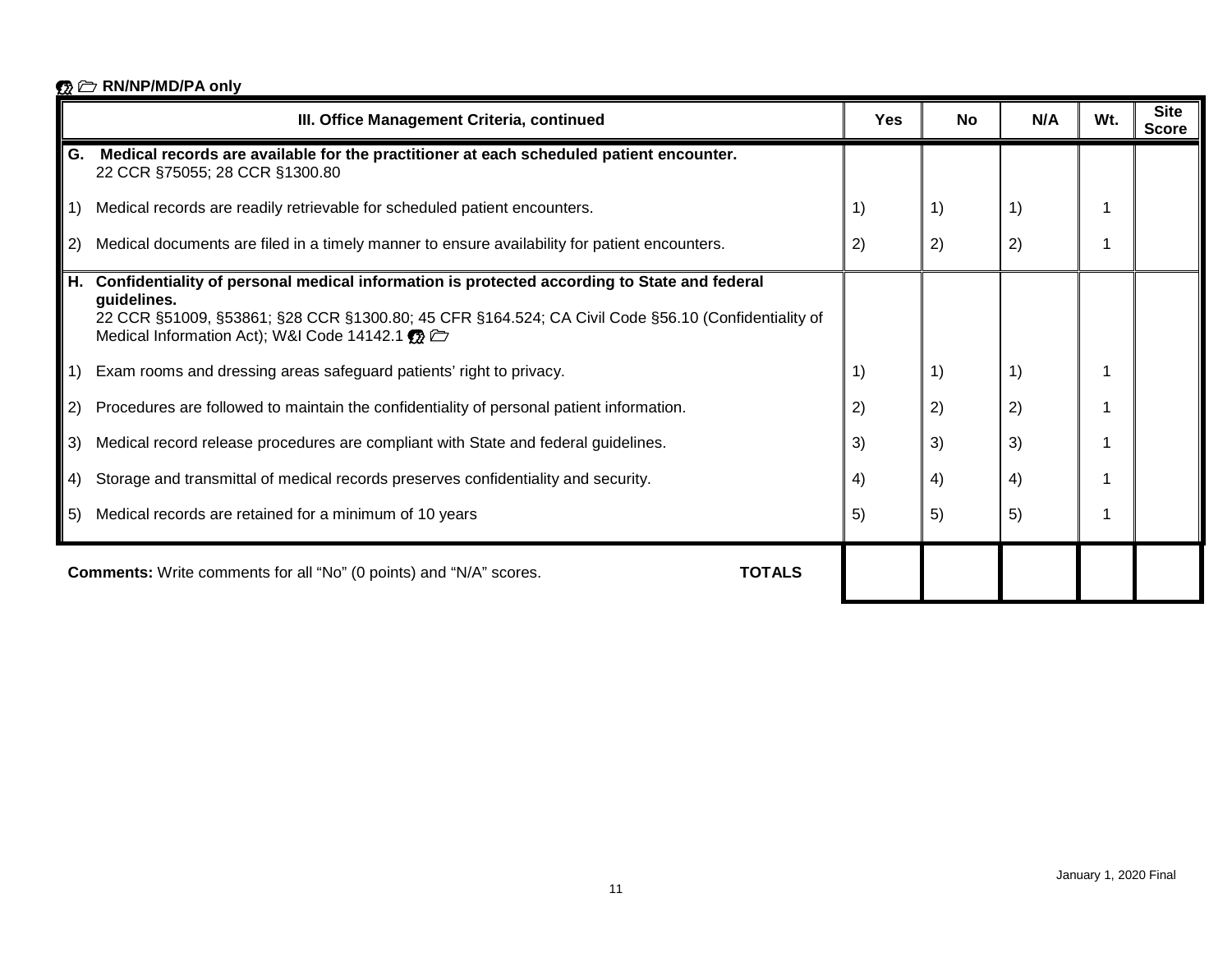|            | <b>IV. Clinical Services:</b><br><b>Pharmaceutical Services Criteria</b>                                                                                                                                                              | <b>Yes</b> | <b>No</b> | N/A | Wt. | <b>Site</b><br><b>Score</b> |
|------------|---------------------------------------------------------------------------------------------------------------------------------------------------------------------------------------------------------------------------------------|------------|-----------|-----|-----|-----------------------------|
| А.         | Drugs and medication supplies are maintained secure to prevent unauthorized access.<br>CA B&P Code §4172; 22 CCR §75032, §75033, §75037(a-g), §75039; 21 CFR §1301.72, §1301.75,<br>§1301.76, §1302; 16 CCR §1356.3; HSC §11053-11058 |            |           |     |     |                             |
| $\vert$ 1) | Drugs are stored in specifically designated cupboards, cabinets, closets or drawers.                                                                                                                                                  |            | 1)        |     |     |                             |
| $\vert$ 2) | Prescription, drug samples, and over-the-counter drugs, hypodermic needles/syringes, all medical sharp<br>instruments and prescription pads are securely stored in a lockable space (cabinet or room) within the<br>office/clinic.    | 2)         | 2)        | 2)  |     |                             |
| I 3)       | Controlled drugs are stored in a locked space accessible only to authorized personnel.                                                                                                                                                | 3)         | 3)        | 3)  |     |                             |
| (4)        | A dose-by-dose controlled substance distribution log is maintained.                                                                                                                                                                   | 4)         | 4)        | 4)  |     |                             |
| l 5)       | Written site-specific policy/procedure for dispensing of sample drugs are available on site.                                                                                                                                          | 5)         | 5)        | 5)  |     |                             |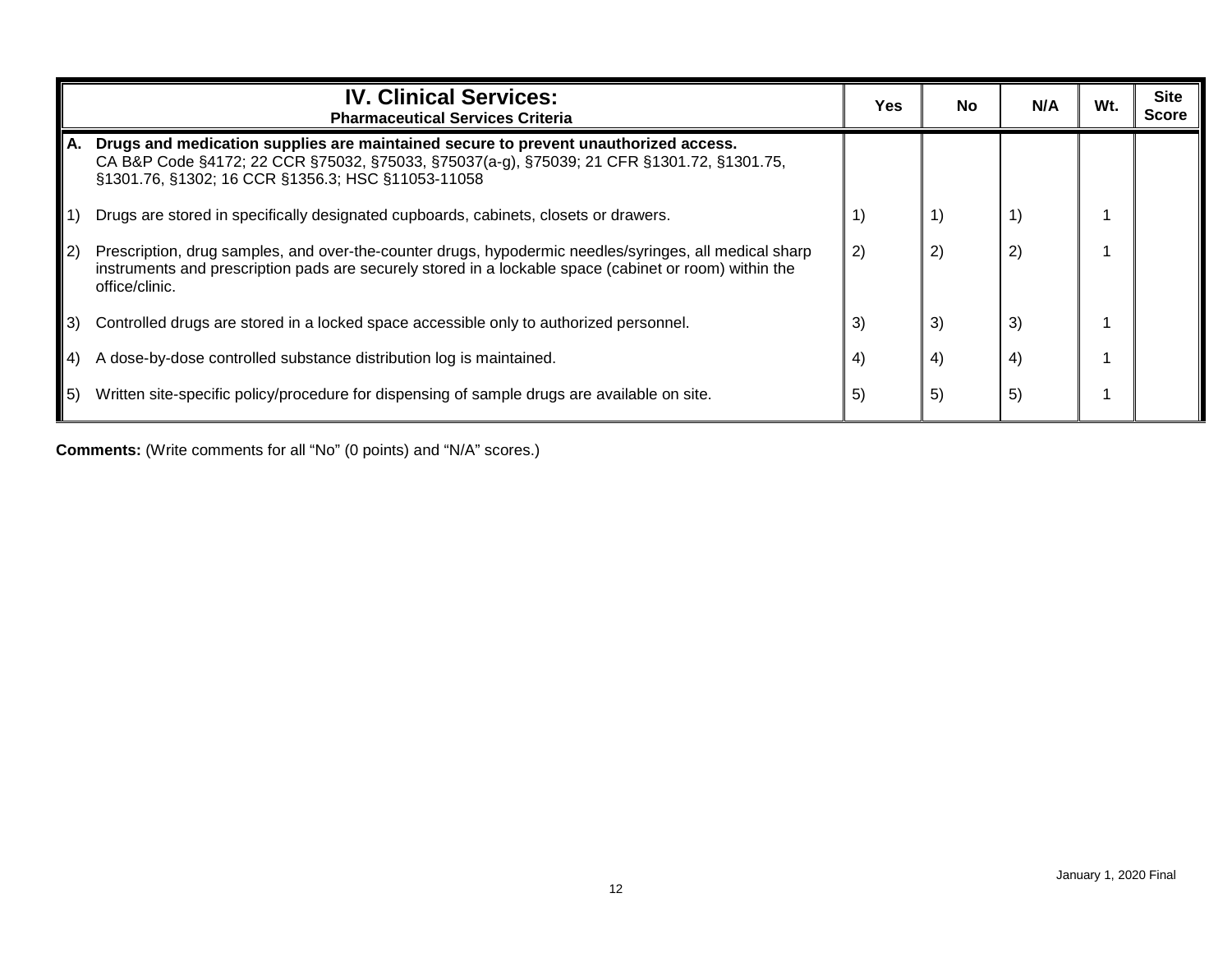|                   | <b>IV. Clinical Services:</b><br><b>Pharmaceutical Services Criteria, continued</b>                                                                                                               | <b>Yes</b> | <b>No</b> | N/A | Wt. | <b>Site</b><br><b>Score</b> |
|-------------------|---------------------------------------------------------------------------------------------------------------------------------------------------------------------------------------------------|------------|-----------|-----|-----|-----------------------------|
|                   | B. Drugs are handled safely and stored appropriately.<br>22 CCR §75037(a-g), §75039; 21 CFR §211.137; 21 USC §351; HSC §117600-118360; 40 CFR, part 261;<br>Current CDC Recommendations <b>OR</b> |            |           |     |     |                             |
| 1)                | Drugs are prepared in a clean area or "designated clean" area if prepared in a multi-purpose room.                                                                                                | 1)         | 1)        | 1)  |     |                             |
| 2)                | Drugs for external use are stored separately from drugs for internal use.                                                                                                                         | 2)         | 2)        | 2)  |     |                             |
| 3)                | Items other than medications in refrigerator/freezer are kept in a secured, separate compartment from<br>drugs.                                                                                   | 3)         | 3)        | 3)  |     |                             |
| 4)                | Refrigerator thermometer temperature is 36°-46° Fahrenheit or 2°-8° Centigrade (at time of site visit).                                                                                           | 4)         | 4)        | 4)  |     |                             |
| 5)                | Freezer thermometer temperature is $5^{\circ}$ Fahrenheit or $-15^{\circ}$ Centigrade, or lower (at time of site visit).                                                                          | 5)         | 5)        | 5)  |     |                             |
| 6)                | Site utilizes drugs/vaccine storage units that are able to maintain required temperature                                                                                                          | 6)         | 6)        | 6)  |     |                             |
| $\left( 7\right)$ | Daily temperature readings of drugs/vaccines refrigerator and freezer are documented.                                                                                                             | 7)         | 7)        | 7)  |     |                             |
| 8)                | Has a written plan for vaccine protection in case of power outage or malfunction of the refrigerator or freezer                                                                                   | 8)         | 8)        | 8)  |     |                             |
| 9)                | Drugs and vaccines are stored separately from test reagents, germicides, disinfectants, and other<br>household substances.                                                                        | 9)         | 9)        | 9)  |     |                             |
|                   | 10) Hazardous substances are appropriately labeled.                                                                                                                                               | 10)        | 10)       | 10) |     |                             |
|                   | 11) Site has method(s) in place for drug and hazardous substance disposal.                                                                                                                        | 11)        | 11)       | 11) |     |                             |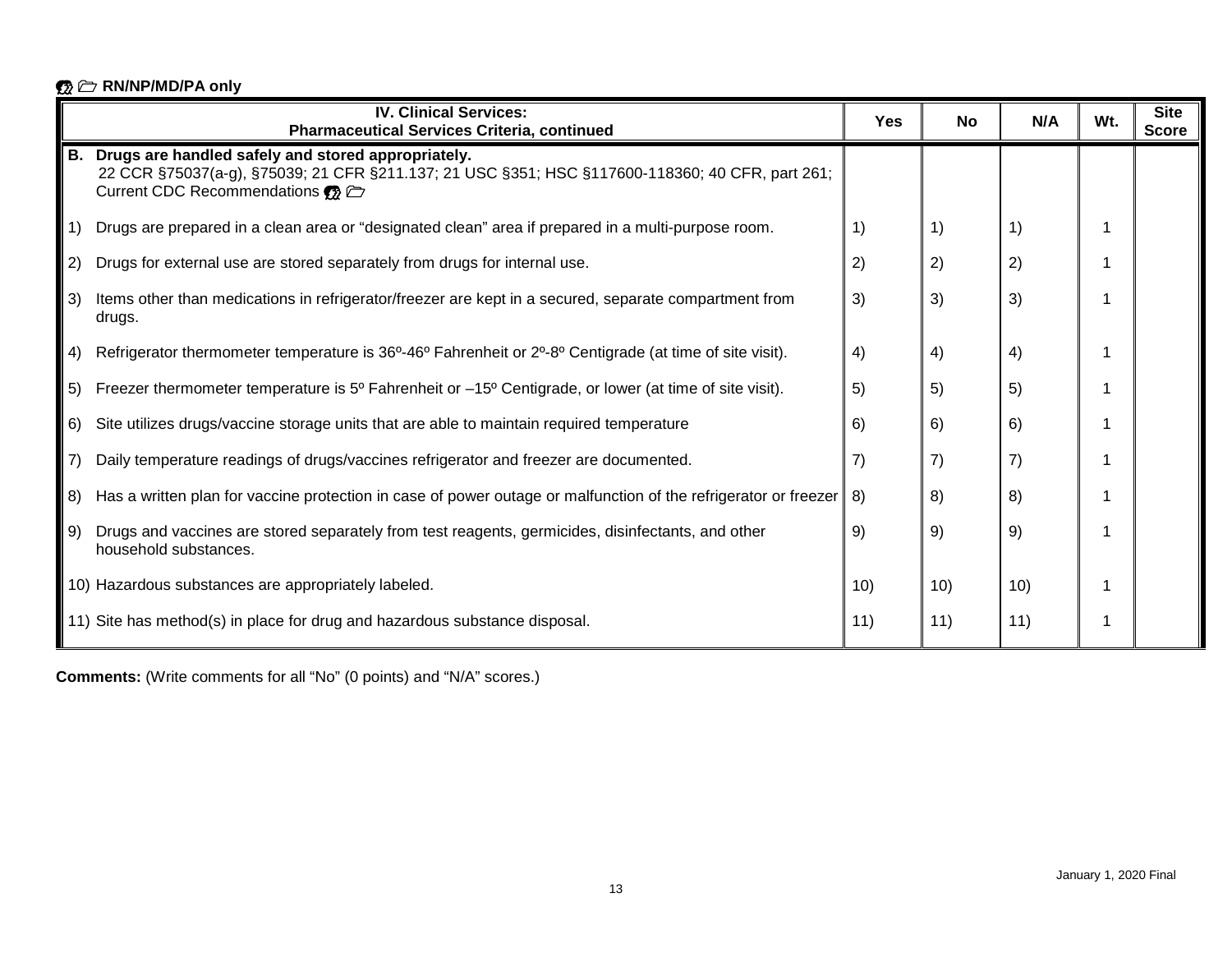|     | <b>IV. Clinical Services:</b><br><b>Pharmaceutical Services Criteria, continued</b>                                                                                                                                                                                                                                                                                                                                                                             | <b>Yes</b> | <b>No</b> | N/A | Wt. | <b>Site</b><br><b>Score</b> |
|-----|-----------------------------------------------------------------------------------------------------------------------------------------------------------------------------------------------------------------------------------------------------------------------------------------------------------------------------------------------------------------------------------------------------------------------------------------------------------------|------------|-----------|-----|-----|-----------------------------|
| С.  | Drugs are dispensed according to State and federal drug distribution laws and regulations.<br>CA B&P Code §4024, §4076, §4170, §4171, §4173, §4174; 22 CCR §75032, §75033, §75036, §75037(a-<br>g), §75038, §75039; 16 CCR §1718.1; 21 CFR §211.137; 42 USC 6A §300AA-26; CDC<br>Recommendations; DHCS Contract; APL 18-004; CA B&P Code §4000 et seq (Pharmacy Law); §4170; CA<br>H&S Code §11000-11651 (Uniform Controlled Substances Act) <b>the Control</b> |            |           |     |     |                             |
|     | There are no expired drugs on site.                                                                                                                                                                                                                                                                                                                                                                                                                             | 1)         | 1)        | 1)  |     |                             |
| -2) | Site has a procedure to check expiration date of all drugs (including vaccines and samples), and infant and<br>therapeutic formulas.                                                                                                                                                                                                                                                                                                                            | 2)         | 2)        | 2)  |     |                             |
| 3)  | All stored and dispensed prescription drugs are appropriately labeled.                                                                                                                                                                                                                                                                                                                                                                                          | 3)         | 3)        | 3)  |     |                             |
| -4) | Only lawfully authorized persons dispense drugs to patients.                                                                                                                                                                                                                                                                                                                                                                                                    | 4)         | 4)        | 4)  | 2   |                             |
| -5) | Drugs and Vaccines are prepared and drawn only prior to administration.                                                                                                                                                                                                                                                                                                                                                                                         | 5)         | 5)        | 5)  | 2   |                             |
| 6)  | Current Vaccine Information Sheets (VIS) for distribution to patients are present on site.                                                                                                                                                                                                                                                                                                                                                                      | 6)         | 6)        | 6)  |     |                             |
|     | If there is a pharmacy on site, it is licensed by the CA State Board of Pharmacy.                                                                                                                                                                                                                                                                                                                                                                               | 7)         | 7)        | 7)  |     |                             |
| 8)  | Site utilizes California Immunization Registry (CAIR) or the most current version.                                                                                                                                                                                                                                                                                                                                                                              | 8)         | 8)        | 8)  |     |                             |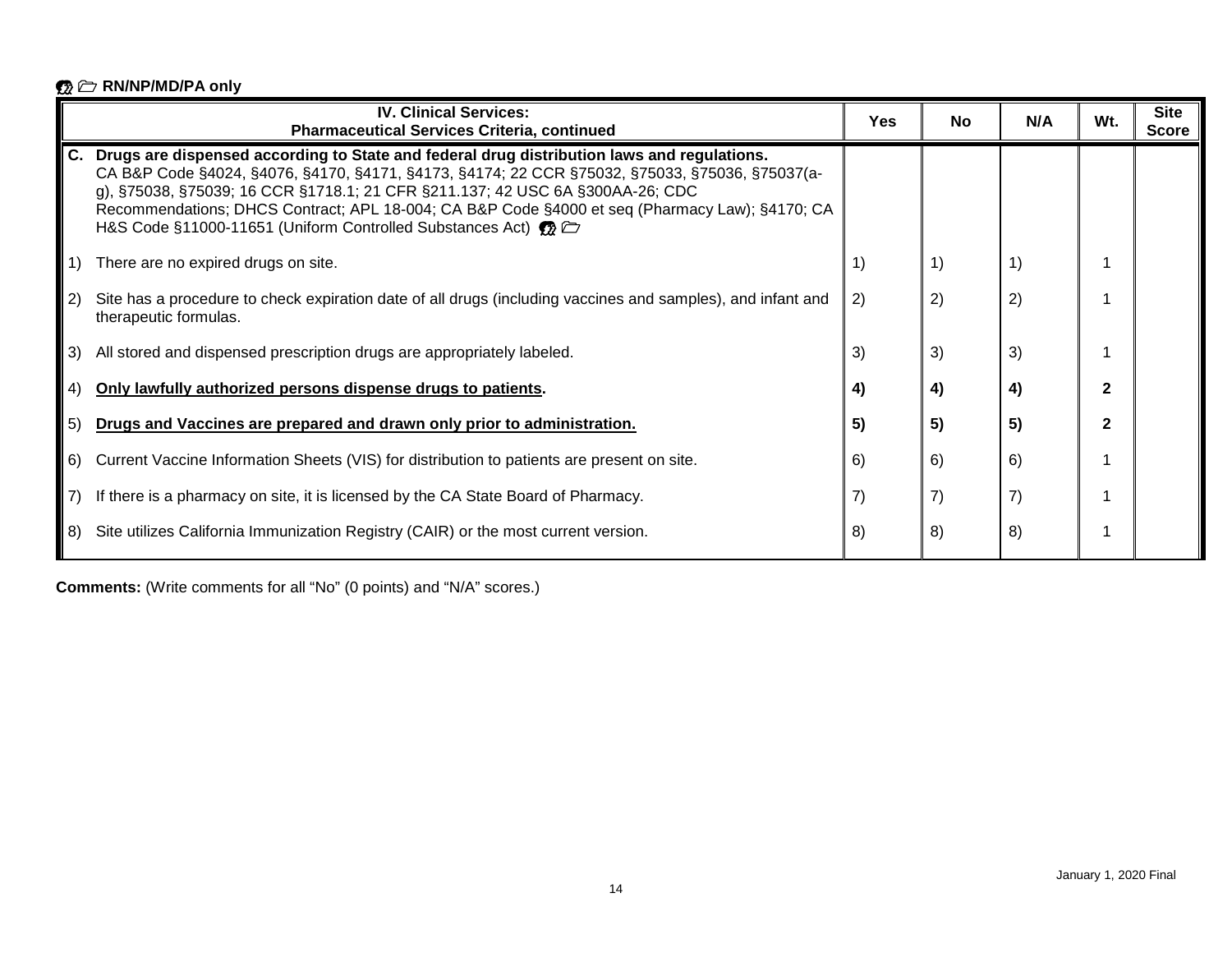|                   | <b>IV. Clinical Services:</b><br><b>Laboratory Services Criteria</b>                                                                                                                                               | <b>Yes</b> | <b>No</b>                                      | N/A | Wt. | <b>Site</b><br><b>Score</b> |
|-------------------|--------------------------------------------------------------------------------------------------------------------------------------------------------------------------------------------------------------------|------------|------------------------------------------------|-----|-----|-----------------------------|
| D.                | Site is compliant with Clinical Laboratory Improvement Amendment (CLIA) regulations.<br>22 CCR §51211.2, §51137.2; B&P Code §1200-1214, §1229, §1220; 42 USC 263a; Public Law 100-578;<br>www.cms.gov; www.fda.gov |            |                                                |     |     |                             |
| 1)                | Laboratory test procedures are performed according to current site-specific CLIA certificate.                                                                                                                      |            | $\left( \begin{matrix} 1 \end{matrix} \right)$ |     |     |                             |
| 2)                | Testing personnel performing clinical lab procedures have been trained.                                                                                                                                            | 2)         | 2)                                             | 2)  |     |                             |
| $\vert 3\rangle$  | Lab supplies (e.g. vacutainers, vacutainer tubes, culture swabs, test solutions) are inaccessible to<br>unauthorized persons.                                                                                      | 3)         | 3)                                             | 3)  |     |                             |
| $\vert 4 \rangle$ | Lab test supplies are not expired.                                                                                                                                                                                 | 4)         | $\left(4\right)$                               | 4)  |     |                             |
| l 5)              | Site has a procedure to check expiration date and a method to dispose of expired lab test supplies.                                                                                                                | 5)         | 5)                                             | 5)  |     |                             |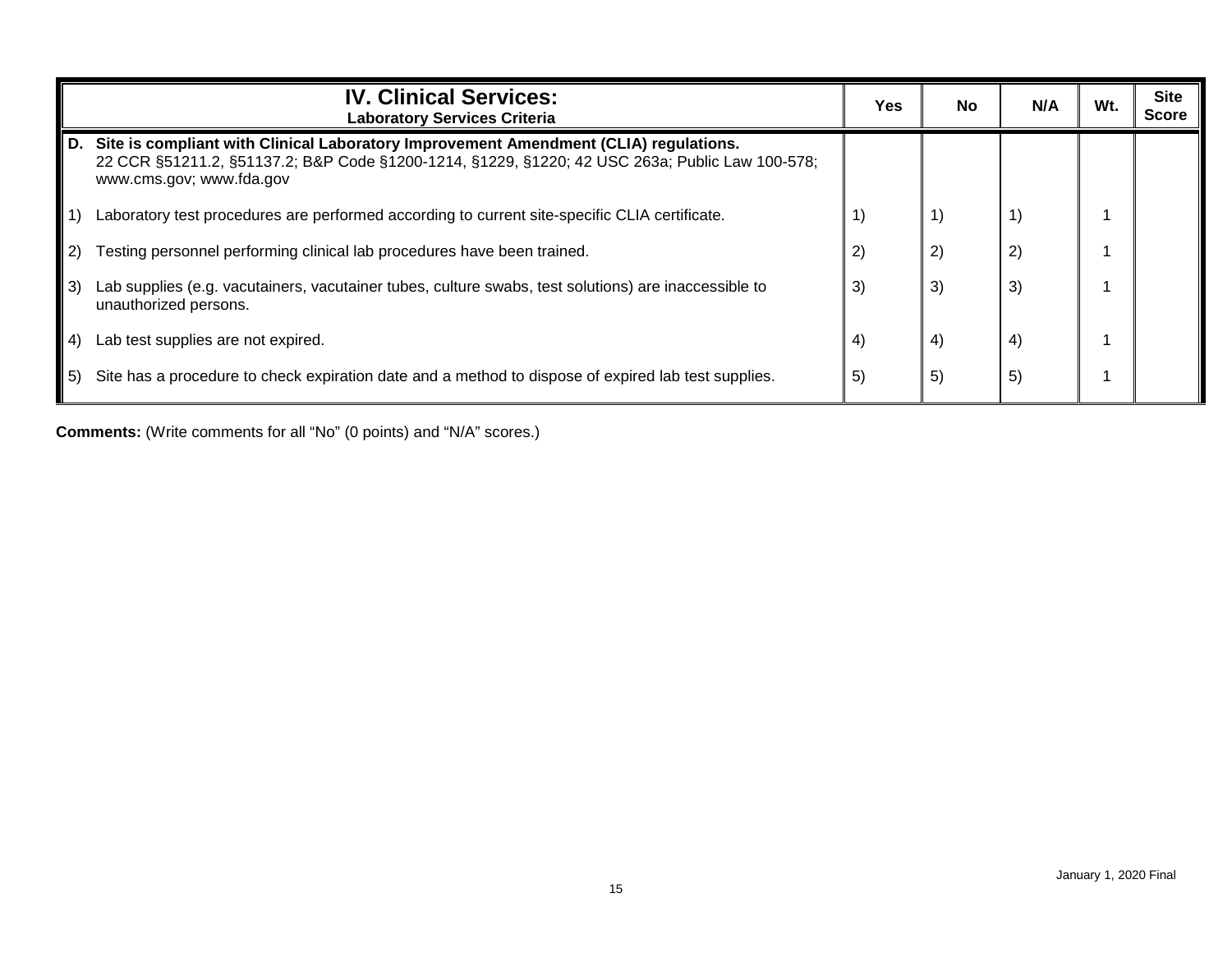|                                                 | <b>IV. Clinical Services:</b><br><b>Radiology Services Criteria</b>                                                                                                        | <b>Yes</b> | No | N/A | Wt. | <b>Site</b><br><b>Score</b> |
|-------------------------------------------------|----------------------------------------------------------------------------------------------------------------------------------------------------------------------------|------------|----|-----|-----|-----------------------------|
|                                                 | E. Site meets CDPH Radiological inspection and safety regulations.<br>17 CCR §30110, §30111, §30255, §30305, §30404, §30405; https://www.cdph.ca.gov/rhb or (916) 327-5106 |            |    |     |     |                             |
| $\left( \begin{array}{c} 1 \end{array} \right)$ | Site has current CA Radiologic Health Branch Inspection Report or Proof of Registration if there is<br>radiological equipment on site.                                     | 1)         | 1) | 1)  |     |                             |
|                                                 | The following documents are posted on site:<br>Current copy of Title 17 with a posted notice about availability of Title 17 and its location.                              |            | 2) |     |     |                             |
| 2)                                              |                                                                                                                                                                            | 2)         |    | 2)  |     |                             |
| 3)                                              | "Radiation Safety Operating Procedures" posted in highly visible location.                                                                                                 | 3)         | 3) | 3)  |     |                             |
| 4)                                              | "Notice to Employees Poster" posted in highly visible location.                                                                                                            | 4)         | 4) | 4)  |     |                             |
| 5)                                              | "Caution, X-ray" sign posted on or next to door of each room that has X-ray equipment.                                                                                     | 5)         | 5) | 5)  |     |                             |
| 6)                                              | Physician Supervisor/Operator certificate posted and within current expiration date.                                                                                       | 6)         | 6) | 6)  |     |                             |
| $\left( 7\right)$                               | Technologist certificate posted and within current expiration date.                                                                                                        | 7)         | 7) | 7)  |     |                             |
|                                                 | The following radiological protective equipment is present on site:                                                                                                        |            |    |     |     |                             |
| 8)                                              | Operator protection devices: radiological equipment operator must use lead apron or lead shield.                                                                           | 8)         | 8) | 8)  |     |                             |
| 9)                                              | Gonadal shield (0.5 mm or greater lead equivalent): for patient procedures in which gonads are in direct<br>beam.                                                          | 9)         | 9) | 9)  |     |                             |
|                                                 | <b>TOTALS</b><br><b>Comments:</b> Write comments for all "No" (0 points) and "N/A" scores.                                                                                 |            |    |     |     |                             |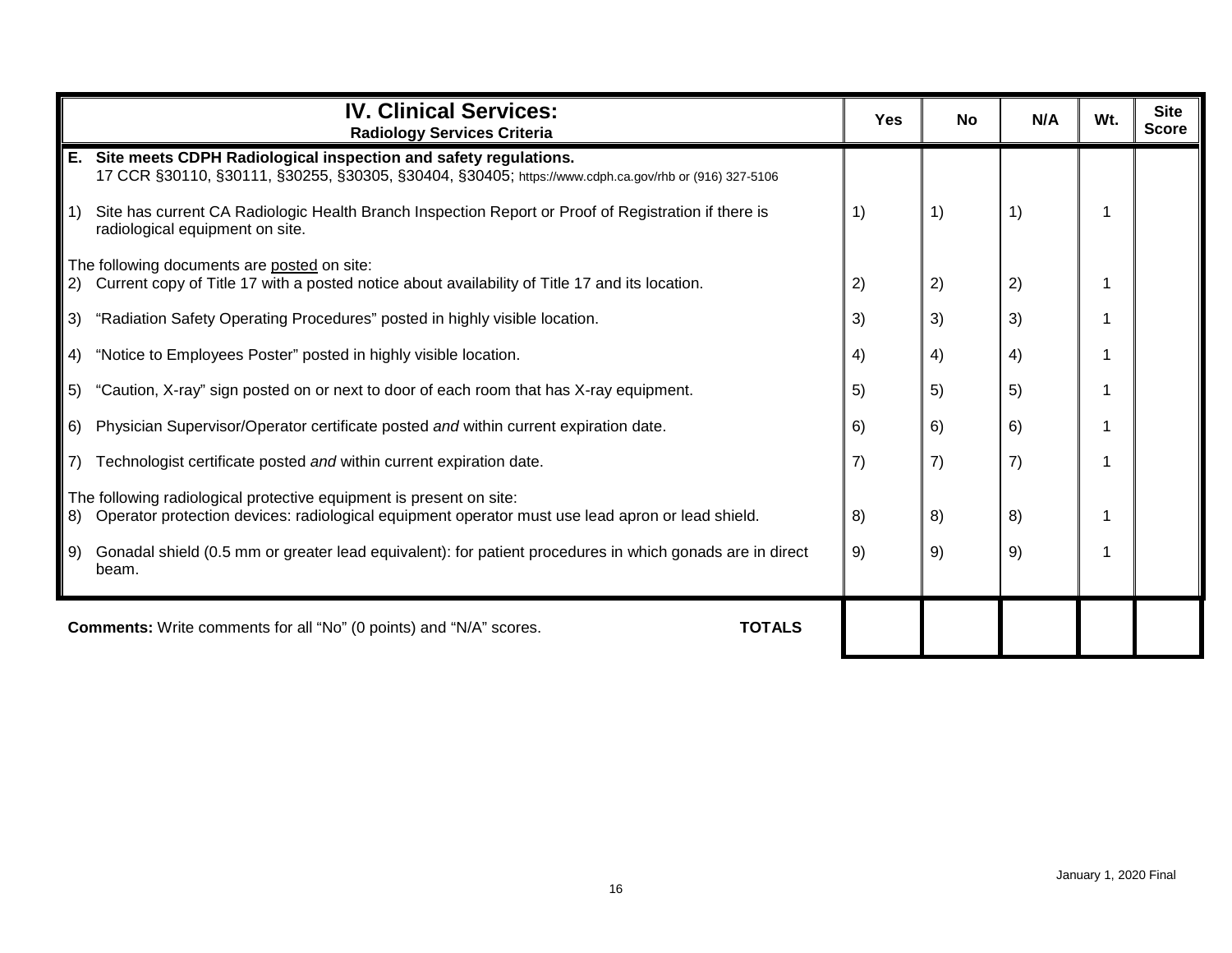|    | <b>V. Preventive Services</b>                                                                                                                                                          | <b>Yes</b> | <b>No</b>         | N/A | Wt. | <b>Site</b><br><b>Score</b> |
|----|----------------------------------------------------------------------------------------------------------------------------------------------------------------------------------------|------------|-------------------|-----|-----|-----------------------------|
|    | A. Preventive health care services and health appraisal examinations are provided on a periodic basis<br>for the detection of asymptomatic diseases.<br>22 CCR §53851; 28 CCR §1300.67 |            |                   |     |     |                             |
|    | Examination equipment, appropriate for primary care services, is available on site:                                                                                                    |            |                   |     |     |                             |
| 1) | Exam tables and lights are in good repair.                                                                                                                                             | 1)         | 1)                | 1)  |     |                             |
| 2) | Stethoscope and sphygmomanometer with various size cuffs (e.g. child, adult, obese/thigh).                                                                                             | 2)         | 2)                | 2)  |     |                             |
| 3) | Thermometer with a numeric reading.                                                                                                                                                    | 3)         | 3)                | 3)  |     |                             |
| 4) | Scales: standing balance beam and infant scales.                                                                                                                                       | 4)         | 4)                | 4)  |     |                             |
| 5) | Measuring devices for stature (height/length) measurement and head circumference measurement.                                                                                          | 5)         | 5)                | 5)  |     |                             |
| 6) | Basic exam equipment: percussion hammer, tongue blades, patient gowns.                                                                                                                 | 6)         | 6)                | 6)  |     |                             |
| 7) | Eye charts (literate and illiterate) and occluder for vision testing.                                                                                                                  | 7)         | $\left( 7\right)$ | 7)  |     |                             |
| 8) | Ophthalmoscope.                                                                                                                                                                        | 8)         | 8)                | 8)  |     |                             |
| 9) | Otoscope with adult and pediatric ear speculums.                                                                                                                                       | 9)         | 9)                | 9)  |     |                             |
|    | 10) A pure tone, air conduction audiometer is located in a quiet location for testing.                                                                                                 | 10)        | 10)               | 10) |     |                             |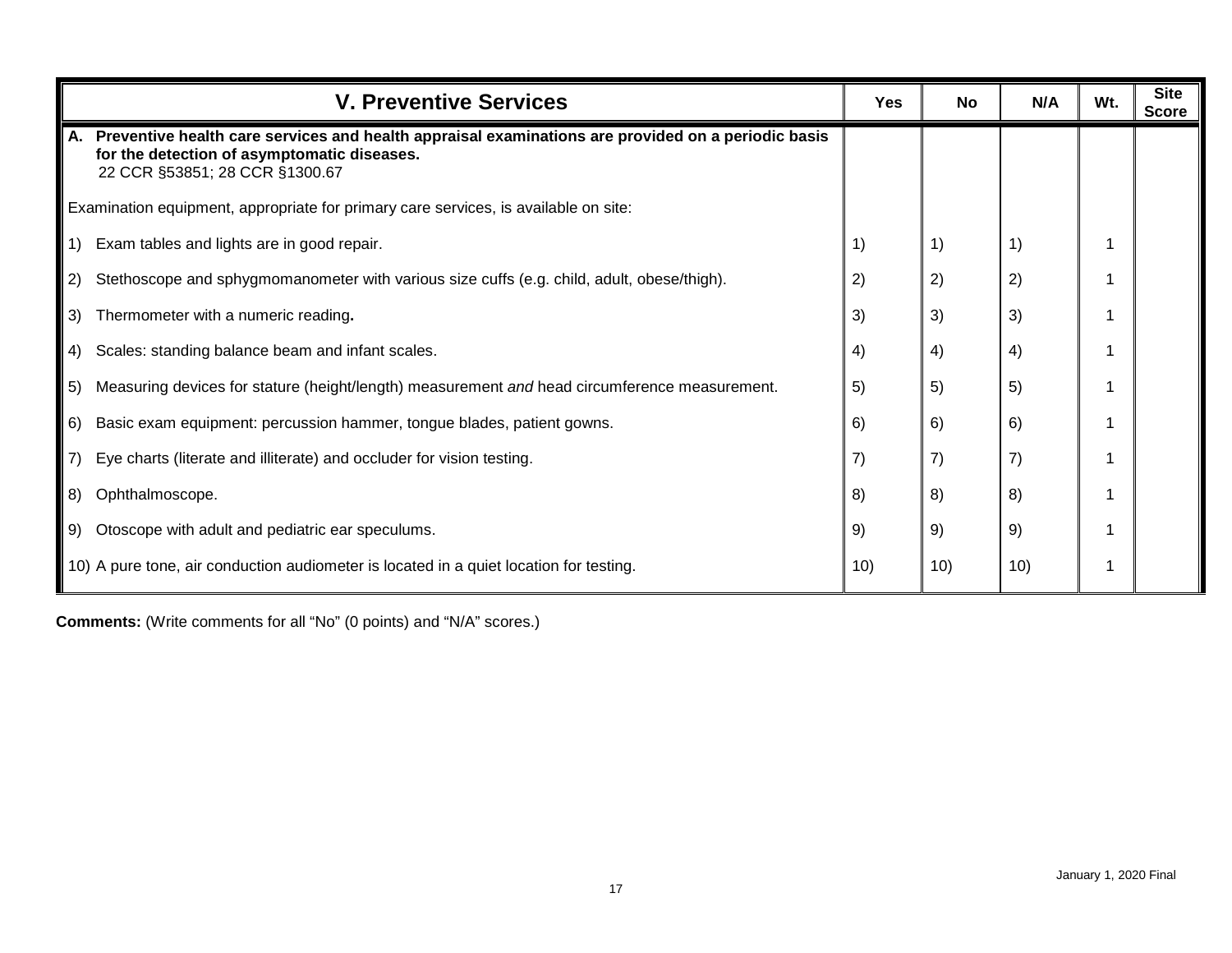| <b>V. Preventive Services:</b><br><b>Health Education Criteria</b>                                                                                     | Yes | <b>No</b> | N/A | Wt. | <b>Site</b><br><b>Score</b> |
|--------------------------------------------------------------------------------------------------------------------------------------------------------|-----|-----------|-----|-----|-----------------------------|
| B. Health education services are available to Plan members.<br>22 CCR §53851; 28 CCR 1300.67                                                           |     |           |     |     |                             |
| Health education materials and Plan-specific resource information are:<br>Readily accessible on site or are made available upon request.<br>$\vert$ 1) | 1)  |           |     |     |                             |
| $\left( 2\right)$<br>Applicable to the practice and population served on site.                                                                         | 2)  | 2)        | 2)  |     |                             |
| Available in threshold languages identified for county and/or area of site location.<br>3)                                                             | 3)  | 3)        | 3)  |     |                             |
| <b>TOTALS</b><br><b>Comments:</b> Write comments for all "No" (0 points) and "N/A" scores.                                                             |     |           |     |     |                             |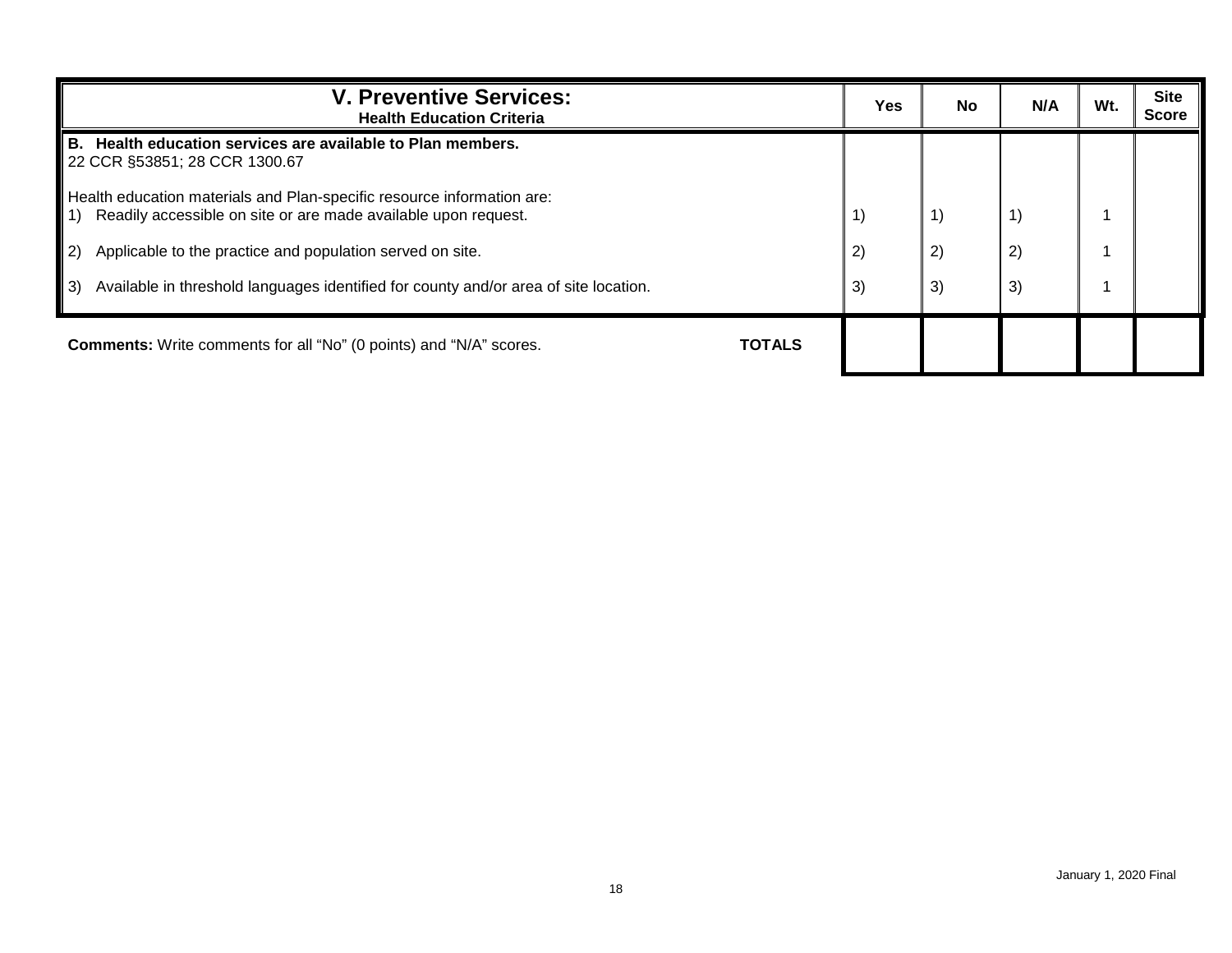|           | <b>VI. Infection Control Criteria</b>                                                                                                                                                                                                                                                                                                                                                                                                                                                                                                                                                                                                                               | <b>Yes</b> | <b>No</b> | N/A | Wt.          | <b>Site</b><br><b>Score</b> |
|-----------|---------------------------------------------------------------------------------------------------------------------------------------------------------------------------------------------------------------------------------------------------------------------------------------------------------------------------------------------------------------------------------------------------------------------------------------------------------------------------------------------------------------------------------------------------------------------------------------------------------------------------------------------------------------------|------------|-----------|-----|--------------|-----------------------------|
|           | Infection control procedures for Standard/Universal precautions are followed.<br>8 CCR §5193; 22 CCR §53230; 29 CFR §1910.1030; Federal Register 1989, §54:23042                                                                                                                                                                                                                                                                                                                                                                                                                                                                                                    |            |           |     |              |                             |
|           | Soap or antiseptic hand cleaner and running water are available in exam and/or treatment areas for hand<br>washing.                                                                                                                                                                                                                                                                                                                                                                                                                                                                                                                                                 | 1)         | 1)        | 1)  | 1            |                             |
| 2)        | A waste disposal container is available in exam rooms, procedure/treatment rooms, and restrooms.                                                                                                                                                                                                                                                                                                                                                                                                                                                                                                                                                                    | 2)         | 2)        | 2)  |              |                             |
| 3)        | Site has procedure for effectively isolating infectious patients with potential communicable conditions.                                                                                                                                                                                                                                                                                                                                                                                                                                                                                                                                                            | 3)         | 3)        | 3)  | 1            |                             |
| <b>B.</b> | Site is compliant with OSHA Bloodborne Pathogens Standard and Waste Management Act.<br>8 CCR §5193 (Cal OSHA Health Care Worker Needlestick Prevention Act, 1999); H& S Code, §117600-<br>118360 (CA Medical Waste Management Act, 1997, updated January 2017); 29 CFR §1910.1030; 49 CCR<br>§173.6; Title 49 of the Code of Federal Regulations, Section 173.6; CDC Core Infection Prevention and<br>Control Practices -Centers for Disease Control and Prevention (CDC) The Healthcare Infection Control<br>Advisory Committee (HICPAC), 2016; 2007 Guidelines for Isolation Precautions: Preventing Transmission<br>of Infectious Agents in Healthcare settings. |            |           |     |              |                             |
| 1)        | Personal Protective Equipment for Standard Precautions is readily available for staff use.                                                                                                                                                                                                                                                                                                                                                                                                                                                                                                                                                                          | 1)         | 1)        | 1)  | $\mathbf{2}$ |                             |
| 2)        | Needlestick safety precautions are practiced on site.                                                                                                                                                                                                                                                                                                                                                                                                                                                                                                                                                                                                               | 2)         | 2)        | 2)  | $\mathbf{2}$ |                             |
| 3)        | All sharp injury incidents are documented.                                                                                                                                                                                                                                                                                                                                                                                                                                                                                                                                                                                                                          | 3)         | 3)        | 3)  |              |                             |
| 4)        | Blood, other potentially infectious materials, and Regulated Wastes are placed in appropriate leak<br>proof, labeled containers for collection, handling, processing, storage, transport or shipping.                                                                                                                                                                                                                                                                                                                                                                                                                                                               | 4)         | 4)        | 4)  | 2            |                             |
| 5)        | Biohazardous (non-sharp) wastes are contained separate from other trash/waste.                                                                                                                                                                                                                                                                                                                                                                                                                                                                                                                                                                                      | 5)         | 5)        | 5)  |              |                             |
| 6)        | Contaminated laundry is laundered at the workplace or by a commercial laundry service.                                                                                                                                                                                                                                                                                                                                                                                                                                                                                                                                                                              | 6)         | 6)        | 6)  | 1            |                             |
| 7)        | Storage areas for regulated medical wastes are maintained secure and inaccessible to unauthorized<br>persons.                                                                                                                                                                                                                                                                                                                                                                                                                                                                                                                                                       | 7)         | 7)        | 7)  |              |                             |
| 8)        | Transportation of regulated medical wastes is only by a registered hazardous waste hauler or to a central<br>location of accumulation in limited quantities (up to 35.2 pounds).                                                                                                                                                                                                                                                                                                                                                                                                                                                                                    | 8)         | 8)        | 8)  | 1            |                             |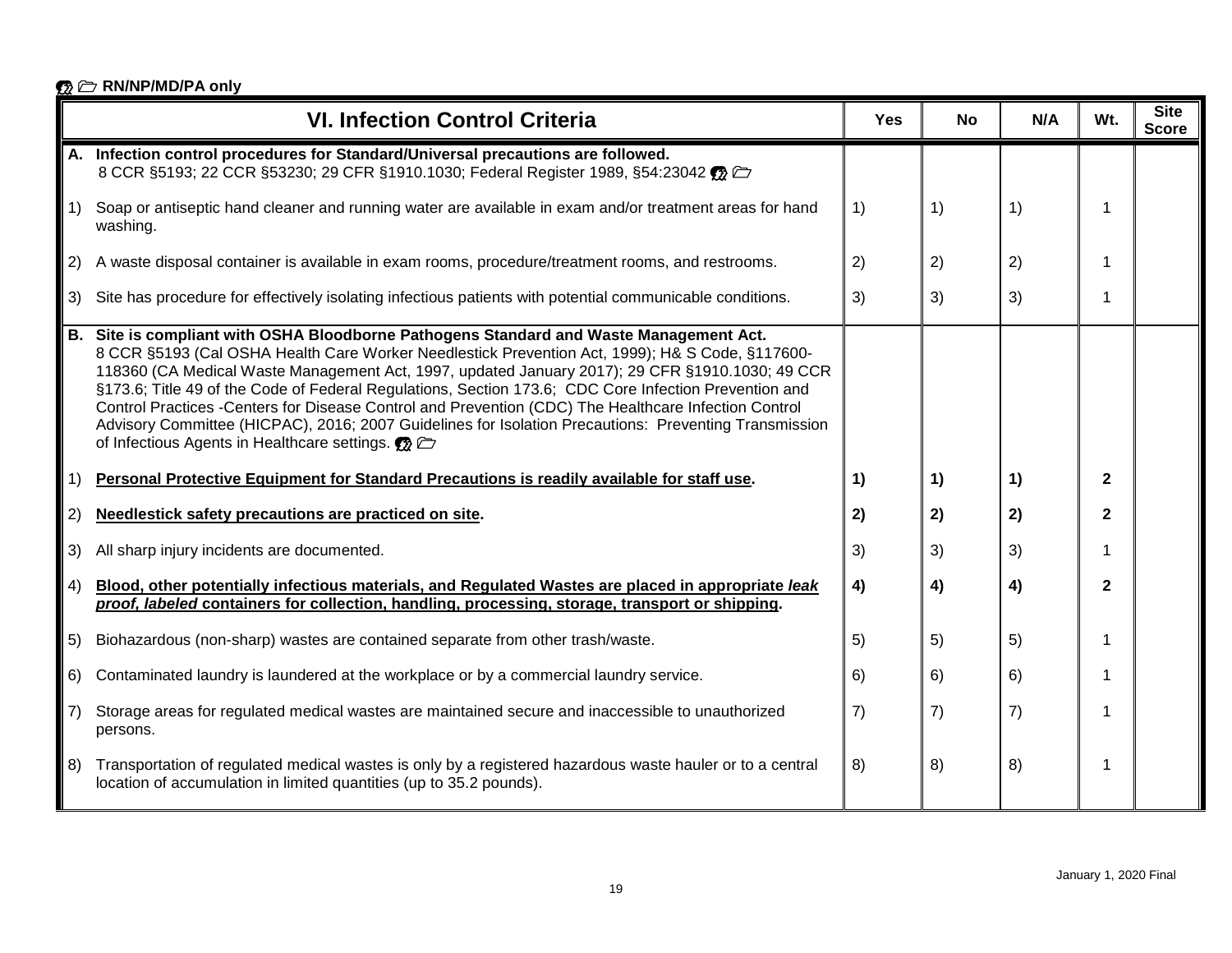|             | VI. Infection Control Criteria, continued                                                                                                      | Yes | <b>No</b> | N/A | Wt. | <b>Site</b><br><b>Score</b> |
|-------------|------------------------------------------------------------------------------------------------------------------------------------------------|-----|-----------|-----|-----|-----------------------------|
|             | C. Contaminated surfaces are decontaminated according to Cal-OSHA Standards.<br>8 CCR §5193; CA H&S Code §118275                               |     |           |     |     |                             |
|             | Equipment and work surfaces are appropriately cleaned and decontaminated after contact with blood or<br>other potentially infectious material. | 1)  | 1)        |     |     |                             |
| $ 2\rangle$ | Routine cleaning and decontamination of equipment/work surfaces is completed according to site-specific<br>written schedule.                   | 2)  | 2)        | (2) |     |                             |
| I 3).       | Disinfectant solutions used on site are:<br>Approved by the Environmental Protection Agency (EPA).                                             | 3)  | 3)        | 3)  |     |                             |
| (4)         | Effective in killing HIV/HBV/TB.                                                                                                               | 4)  | 4)        | 4)  |     |                             |
| 5)          | Follow manufacturer instructions.                                                                                                              | 5)  | 5)        | 5)  |     |                             |